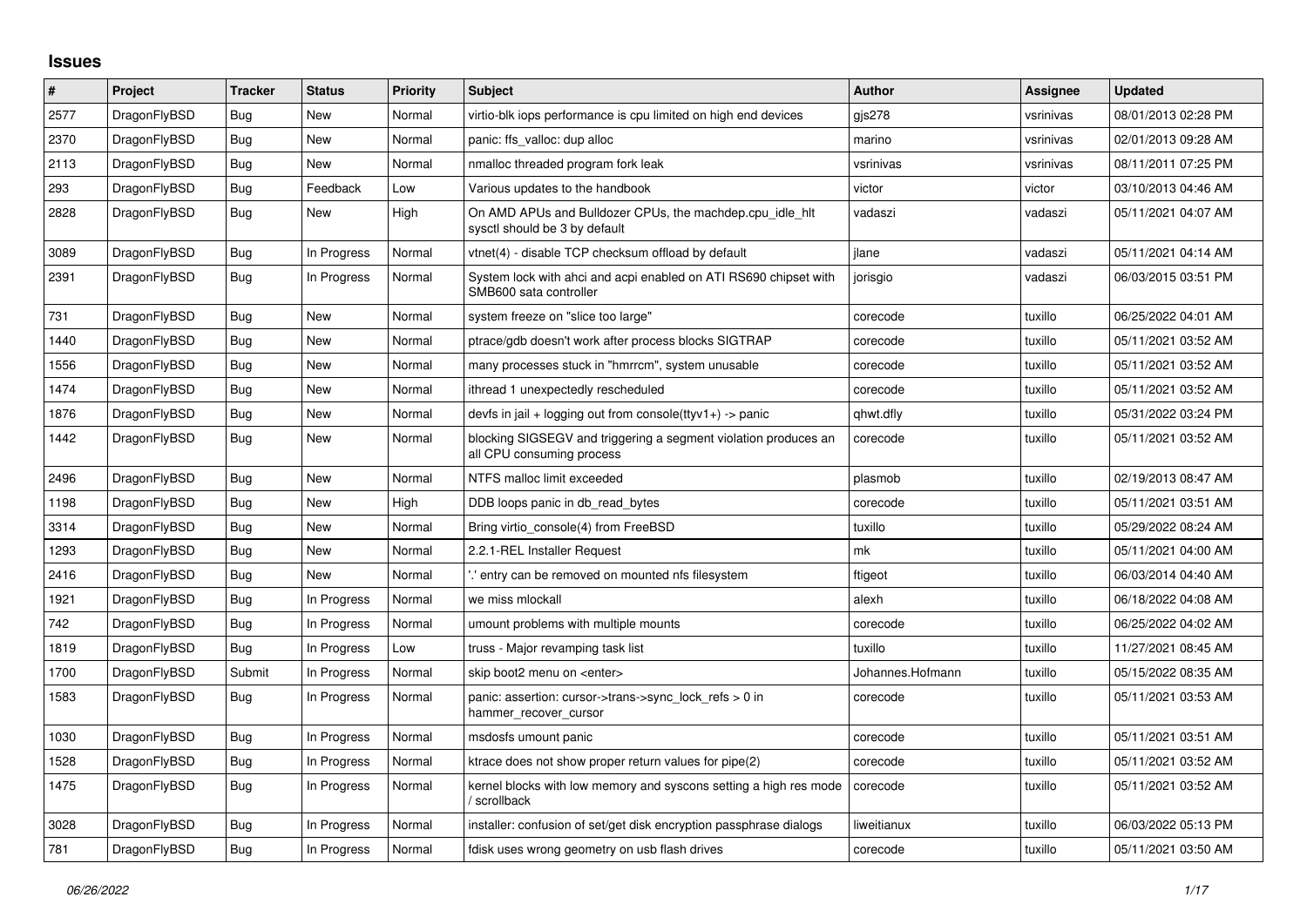| #    | Project      | <b>Tracker</b> | <b>Status</b> | <b>Priority</b> | Subject                                                                                    | Author         | Assignee | <b>Updated</b>      |
|------|--------------|----------------|---------------|-----------------|--------------------------------------------------------------------------------------------|----------------|----------|---------------------|
| 1547 | DragonFlyBSD | <b>Bug</b>     | In Progress   | Normal          | disklabel64 automatic sizing                                                               | corecode       | tuxillo  | 05/11/2021 03:52 AM |
| 1584 | DragonFlyBSD | <b>Bug</b>     | In Progress   | Normal          | can't use ssh from jail: debug1: read_passphrase: can't open<br>/dev/tty: Device busy      | corecode       | tuxillo  | 05/11/2021 03:53 AM |
| 1390 | DragonFlyBSD | <b>Bug</b>     | In Progress   | Normal          | Use id_t type for {get,set}priority()                                                      | Anonymous      | tuxillo  | 07/05/2019 02:18 AM |
| 3145 | DragonFlyBSD | Submit         | In Progress   | Normal          | Update libelf to FreeBSD 12 current and build as base library usable<br>by ports           | davshao        | tuxillo  | 08/20/2021 03:58 PM |
| 998  | DragonFlyBSD | Bug            | In Progress   | Normal          | Unconfiguring a vn while it is mounted                                                     | rumcic         | tuxillo  | 05/11/2021 04:00 AM |
| 3160 | DragonFlyBSD | Submit         | In Progress   | Normal          | State the implementation difference in pkill/pgrep manual                                  | sevan          | tuxillo  | 06/03/2022 05:15 PM |
| 3318 | DragonFlyBSD | <b>Bug</b>     | In Progress   | Normal          | Segmenation fault when a process resumed with checkpt exits                                | zabolekar      | tuxillo  | 06/18/2022 08:24 AM |
| 1469 | DragonFlyBSD | <b>Bug</b>     | In Progress   | Normal          | Hammer history security concern                                                            | corecode       | tuxillo  | 05/11/2021 03:52 AM |
| 2358 | DragonFlyBSD | <b>Bug</b>     | In Progress   | Normal          | DFBSD v3.0.2.32.g928ca - panic: hammer: insufficient undo FIFO<br>space!                   | tuxillo        | tuxillo  | 05/10/2021 02:50 AM |
| 3295 | DragonFlyBSD | Bug            | In Progress   | Normal          | Adapt devel/libvirt for nvmm                                                               | tuxillo        | tuxillo  | 11/03/2021 04:56 PM |
| 901  | DragonFlyBSD | <b>Bug</b>     | Feedback      | Normal          | route show needs to get data from all cpus                                                 | corecode       | tuxillo  | 05/11/2021 03:50 AM |
| 847  | DragonFlyBSD | Bug            | Feedback      | Normal          | processes getting stuck on mount point                                                     | corecode       | tuxillo  | 05/11/2021 03:50 AM |
| 911  | DragonFlyBSD | <b>Bug</b>     | Feedback      | Normal          | kldload/kernel linker can exceed malloc reserve and panic system                           | corecode       | tuxillo  | 05/11/2021 03:51 AM |
| 1397 | DragonFlyBSD | <b>Bug</b>     | Feedback      | Normal          | jobs -I output inconsistency when called from script                                       | Anonymous      | tuxillo  | 05/15/2022 05:07 AM |
| 1579 | DragonFlyBSD | <b>Bug</b>     | Feedback      | Normal          | dfly 2.4.1 does not like HP DL360G4p and Smart Array 6400 with<br>MSA <sub>20</sub>        | tomaz.borstnar | tuxillo  | 06/02/2014 02:44 PM |
| 1587 | DragonFlyBSD | Bug            | Feedback      | Normal          | can't gdb across fork                                                                      | corecode       | tuxillo  | 05/11/2021 03:54 AM |
| 1287 | DragonFlyBSD | Bug            | Feedback      | Normal          | altq configuration doesn't work                                                            | corecode       | tuxillo  | 05/11/2021 03:51 AM |
| 2438 | DragonFlyBSD | Submit         | Feedback      | Normal          | <b>TRIM</b> fixes                                                                          | Anonymous      | tuxillo  | 05/11/2021 03:45 AM |
| 2721 | DragonFlyBSD | Submit         | Feedback      | Low             | Some few zalloc calls to objcache ones replacements                                        | dclink         | tuxillo  | 05/11/2021 04:08 AM |
| 1428 | DragonFlyBSD | Bug            | Feedback      | Low             | POSIX.1e implementation is too old                                                         | hasso          | tuxillo  | 05/11/2021 04:00 AM |
| 2717 | DragonFlyBSD | Submit         | Feedback      | Normal          | Out of range numeric handling                                                              | dclink         | tuxillo  | 05/11/2021 04:08 AM |
| 3205 | DragonFlyBSD | <b>Bug</b>     | Feedback      | High            | Go compiler net test failing                                                               | t dfbsd        | tuxillo  | 05/10/2021 02:45 AM |
| 2252 | DragonFlyBSD | <b>Bug</b>     | <b>New</b>    | Low             | snd_hda not useable if loaded via /boot/loader.conf                                        | xbit           | swildner | 12/14/2011 12:23 AM |
| 2265 | DragonFlyBSD | <b>Bug</b>     | New           | Normal          | mbsrtowcs does not properly handle invalid mbstate_t in ps                                 | c.turner1      | swildner | 01/10/2012 07:56 PM |
| 1714 | DragonFlyBSD | <b>Bug</b>     | New           | Low             | hwpmc                                                                                      | alexh          | swildner | 08/18/2012 02:03 PM |
| 341  | DragonFlyBSD | <b>Bug</b>     | New           | Normal          | Vinum erroneously repors devices as busy                                                   | corecode       | swildner | 01/21/2012 04:50 AM |
| 2585 | DragonFlyBSD | <b>Bug</b>     | New           | Normal          | Dfly 3.4.3 on ESXi 5.1, HP Smart Array P410 passthrough<br>recognised, but not functioning | yggdrasil      | swildner | 05/09/2022 08:14 AM |
| 1769 | DragonFlyBSD | Bug            | New           | Normal          | panic: assertion: _tp->tt_msg->tt_cpuid == mycpuid in<br>tcp_callout_active                | pavalos        | sjg      | 05/15/2022 11:07 AM |
| 1532 | DragonFlyBSD | Bug            | New           | Low             | jemalloc doesn't work on DragonFly                                                         | hasso          | sjg      | 08/02/2011 01:14 AM |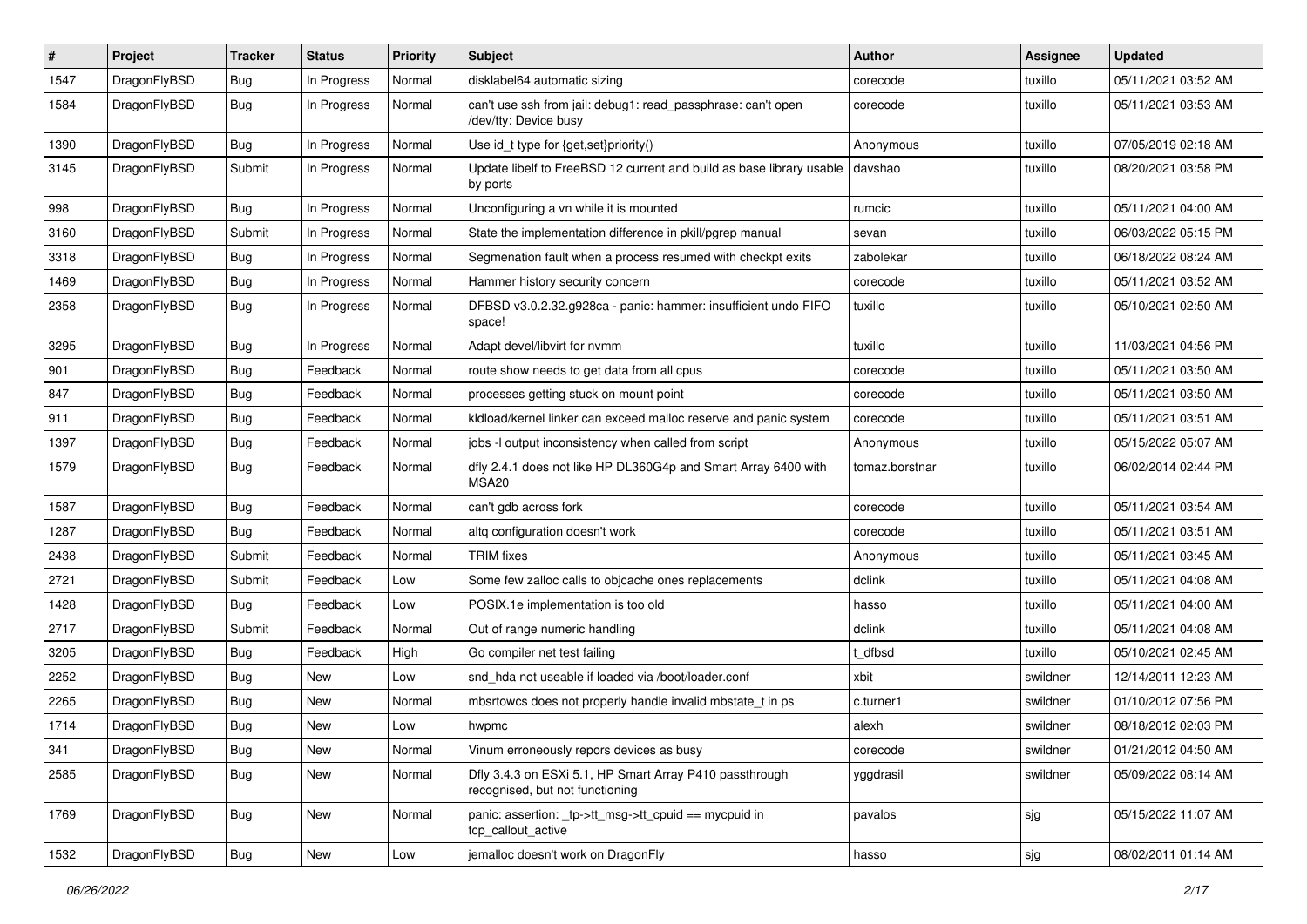| ∦    | Project      | <b>Tracker</b> | <b>Status</b> | <b>Priority</b> | <b>Subject</b>                                                                                                                                           | Author             | <b>Assignee</b> | <b>Updated</b>      |
|------|--------------|----------------|---------------|-----------------|----------------------------------------------------------------------------------------------------------------------------------------------------------|--------------------|-----------------|---------------------|
| 1302 | DragonFlyBSD | <b>Bug</b>     | In Progress   | Normal          | Checkpoint regression?                                                                                                                                   | sjg                | sjg             | 07/10/2013 05:22 PM |
| 2825 | DragonFlyBSD | <b>Bug</b>     | <b>New</b>    | High            | 3x dhclient = hanging system (objcache exhausted)                                                                                                        | jaccovonb          | sepherosa       | 05/11/2021 03:55 AM |
| 168  | DragonFlyBSD | <b>Bug</b>     | In Progress   | Normal          | Livelocked limit engaged while trying to setup IPW wireless                                                                                              | mschacht           | sepherosa       | 05/11/2021 04:05 AM |
| 2746 | DragonFlyBSD | <b>Bug</b>     | New           | Normal          | some fraction of xterms started from the xmonad window manager<br>get killed with SIGALRM                                                                | isenmann           | profmakx        | 12/28/2014 02:51 AM |
| 2822 | DragonFlyBSD | Bug            | <b>New</b>    | Normal          | USB 3.0 stick throws "reading primary partition table: error<br>accessing offset 000[] for 152" error, while the stick works on any<br>other OS I tested | revuwa             | profmakx        | 06/29/2015 05:56 AM |
| 600  | DragonFlyBSD | Bug            | <b>New</b>    | Low             | /sys/libkern/karc4random                                                                                                                                 | robin carev5       | profmakx        | 01/19/2015 03:07 AM |
| 679  | DragonFlyBSD | <b>Bug</b>     | <b>New</b>    | Low             | Netgraph backward compatibility for old *LEN constants                                                                                                   | nant               | nant            | 02/18/2014 05:45 AM |
| 2549 | DragonFlyBSD | <b>Bug</b>     | In Progress   | Normal          | netgraph7: Kernel page fault.                                                                                                                            | russiane39         | nant            | 05/10/2013 11:20 PM |
| 1969 | DragonFlyBSD | <b>Bug</b>     | <b>New</b>    | Normal          | pf-related network problem                                                                                                                               | pavalos            | lentferj        | 02/01/2011 06:57 PM |
| 385  | DragonFlyBSD | <b>Bug</b>     | Feedback      | Low             | Mail archive address removal                                                                                                                             | justin             | justin          | 03/09/2013 11:24 AM |
| 1964 | DragonFlyBSD | <b>Bug</b>     | New           | Normal          | iwn (panic assertion : wlan assert serialized)                                                                                                           | sjmm.ptr           | josepht         | 02/01/2011 12:57 PM |
| 1946 | DragonFlyBSD | Bug            | <b>New</b>    | Normal          | ieee80211 panic                                                                                                                                          | pavalos            | josepht         | 01/27/2011 06:00 PM |
| 2870 | DragonFlyBSD | Bug            | New           | High            | Broken text and icons when glamor acceleration is used                                                                                                   | 375gnu             | ftigeot         | 01/31/2016 12:13 AM |
| 3031 | DragonFlyBSD | Submit         | In Progress   | Normal          | Update drm/radeon to Linux 4.7.10 as much as possible                                                                                                    | davshao            | ftigeot         | 08/19/2021 12:33 PM |
| 1593 | DragonFlyBSD | <b>Bug</b>     | Feedback      | Normal          | panic: assertion: $ccb == ap > ap$ err $ccb$ in ahci put err $ccb$                                                                                       | ftigeot            | ftigeot         | 05/15/2022 05:09 AM |
| 3154 | DragonFlyBSD | Submit         | <b>New</b>    | Normal          | Update serial handling in bootloader                                                                                                                     | ddegroot           | dillon          | 11/06/2018 11:21 PM |
| 2092 | DragonFlyBSD | Bug            | <b>New</b>    | Normal          | Panic: Bad link elm 0x next->prev != elm                                                                                                                 | masterblaster      | dillon          | 12/04/2011 12:49 PM |
| 2819 | DragonFlyBSD | <b>Bug</b>     | In Progress   | Normal          | Random micro system freezes after a week of uptime                                                                                                       | ftigeot            | dillon          | 08/16/2015 08:46 PM |
| 2037 | DragonFlyBSD | <b>Bug</b>     | Feedback      | Normal          | Panic Bad link elm while building packages                                                                                                               | ftigeot            | dillon          | 04/21/2011 07:20 AM |
| 1831 | DragonFlyBSD | <b>Bug</b>     | Feedback      | High            | HAMMER "malloc limit exceeded" panic                                                                                                                     | eocallaghan        | dillon          | 06/04/2022 04:38 AM |
| 1411 | DragonFlyBSD | <b>Bug</b>     | Feedback      | Normal          | Burning doesn't work with ahci(4)                                                                                                                        | hasso              | dillon          | 05/11/2021 04:00 AM |
| 1127 | DragonFlyBSD | <b>Bug</b>     | Feedback      | Low             | cdrom drive not detected                                                                                                                                 | tgr                | corecode        | 01/15/2015 08:55 AM |
| 1538 | DragonFlyBSD | <b>Bug</b>     | <b>New</b>    | Low             | mountroot should probe file systems                                                                                                                      | corecode           | alexh           | 11/24/2010 06:35 PM |
| 1430 | DragonFlyBSD | <b>Bug</b>     | New           | Normal          | Buggy $w(1)$ ?                                                                                                                                           | hasso              | alexh           | 11/24/2010 08:09 AM |
| 2353 | DragonFlyBSD | Bug            | In Progress   | Normal          | panic: assertion "gd->gd_spinlocks_wr == 0" failed in<br>bsd4 schedulerclock                                                                             | jaydg              | alexh           | 11/28/2012 01:57 AM |
| 2100 | DragonFlyBSD | <b>Bug</b>     | Feedback      | Normal          | devfs related panic                                                                                                                                      | sepherosa          | alexh           | 07/10/2011 02:29 PM |
| 3219 | DragonFlyBSD | Bug            | New           | Normal          | x11/xorg port can not be build                                                                                                                           | <b>UlasSAYGIN</b>  |                 | 03/31/2020 08:57 AM |
| 2840 | DragonFlyBSD | <b>Bug</b>     | New           | Normal          | wrong voltage is reported                                                                                                                                | yellowrabbit2010   |                 | 09/11/2015 06:09 PM |
| 2412 | DragonFlyBSD | <b>Bug</b>     | New           | Normal          | wlan0 fails to get address via dhclient                                                                                                                  | nonsolosoft        |                 | 08/30/2012 05:55 AM |
| 1941 | DragonFlyBSD | <b>Bug</b>     | New           | Normal          | wlan config crash                                                                                                                                        | abandon.every.hope |                 | 12/24/2010 07:54 PM |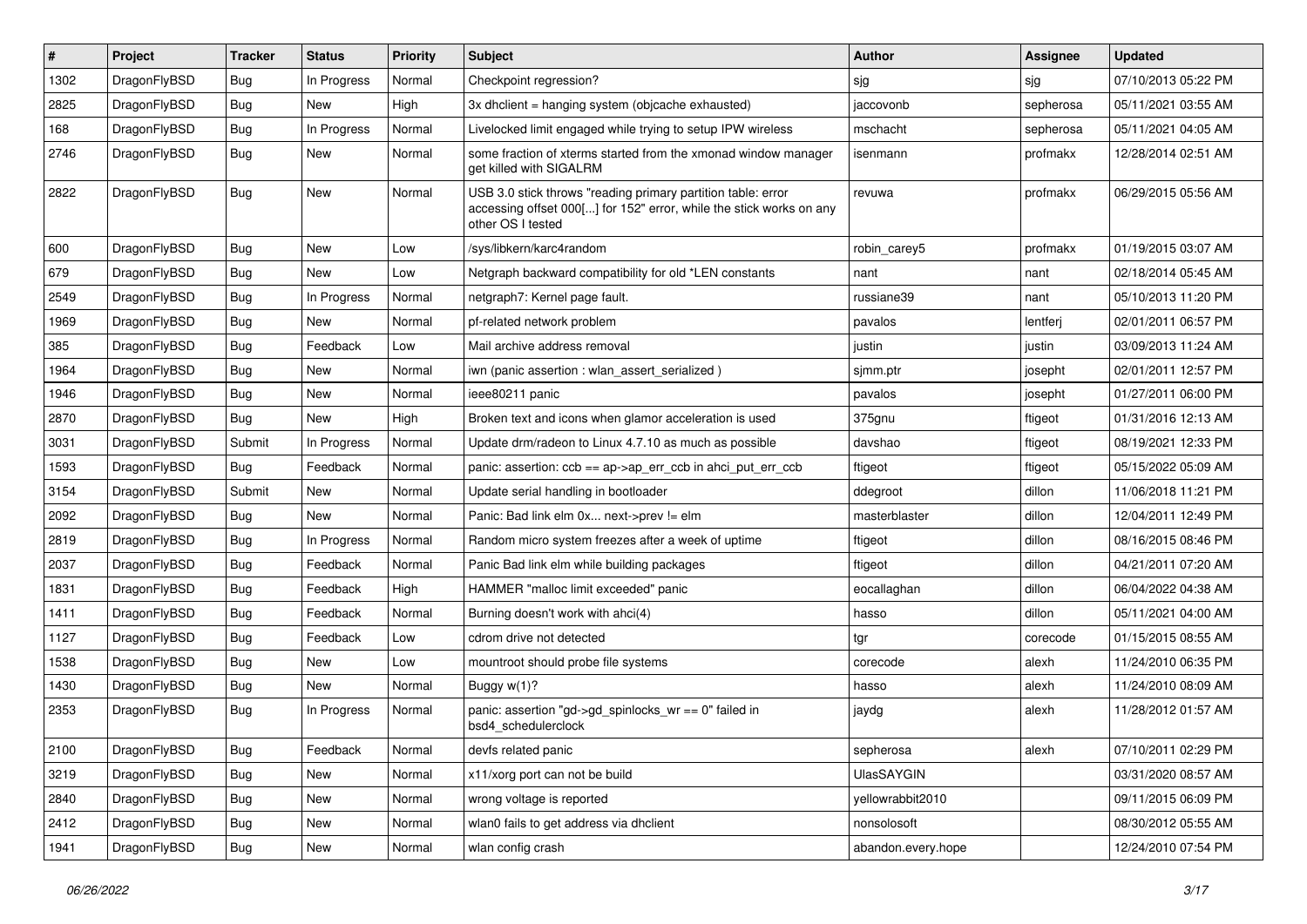| $\sharp$ | Project      | <b>Tracker</b> | <b>Status</b> | <b>Priority</b> | Subject                                                                                                        | Author           | Assignee | <b>Updated</b>      |
|----------|--------------|----------------|---------------|-----------------|----------------------------------------------------------------------------------------------------------------|------------------|----------|---------------------|
| 3231     | DragonFlyBSD | Bug            | <b>New</b>    | Normal          | wifi drops on 5.8                                                                                              | tse              |          | 04/06/2020 05:08 AM |
| 1850     | DragonFlyBSD | Bug            | New           | Normal          | volume-add on hammer root fs panic                                                                             | Johannes.Hofmann |          | 04/18/2019 04:27 AM |
| 2154     | DragonFlyBSD | <b>Bug</b>     | New           | Normal          | vkernel copyout() doesn't return EFAULT on error                                                               | vsrinivas        |          | 10/20/2011 03:53 AM |
| 2493     | DragonFlyBSD | Bug            | <b>New</b>    | Normal          | vidcontrol: invalid video mode name                                                                            | Svarov           |          | 01/24/2013 09:55 AM |
| 2224     | DragonFlyBSD | Bug            | <b>New</b>    | Normal          | v2.13.0.291.gaa7ec - Panic on fq while installing world                                                        | tuxillo          |          | 11/18/2011 01:40 AM |
| 3206     | DragonFlyBSD | Submit         | New           | Normal          | update psm/kbd to FreeBSD 12.0 code                                                                            | htse             |          | 10/05/2019 03:49 PM |
| 3132     | DragonFlyBSD | Bug            | <b>New</b>    | Low             | unifdef mined                                                                                                  | bcallah          |          | 04/26/2018 08:34 PM |
| 3282     | DragonFlyBSD | Bug            | <b>New</b>    | Normal          | unexpected errno value from fopen()                                                                            | bhaible          |          | 07/10/2021 03:34 AM |
| 2708     | DragonFlyBSD | <b>Bug</b>     | New           | Normal          | unable to send TCP nor UDP on age(4) interface                                                                 | dermiste         |          | 05/11/2021 03:54 AM |
| 3239     | DragonFlyBSD | Bug            | <b>New</b>    | Normal          | unable to SIGKILL glitched emacs                                                                               | piecuch          |          | 05/26/2020 03:30 AM |
| 3184     | DragonFlyBSD | Bug            | New           | Normal          | tsleep(9) return value when PCATCH specified                                                                   | tkusumi          |          | 04/03/2019 06:49 AM |
| 3196     | DragonFlyBSD | Bug            | <b>New</b>    | Normal          | test issue after redmine upgrade (2)                                                                           | tuxillo          |          | 07/05/2019 04:33 AM |
| 3252     | DragonFlyBSD | Bug            | <b>New</b>    | Normal          | tcsetattr/tcgetattr set errno incorrectly on non-TTY                                                           | tonyc            |          | 10/26/2020 09:34 PM |
| 1920     | DragonFlyBSD | Bug            | New           | High            | system hangs                                                                                                   | zhtw             |          | 11/22/2010 08:59 AM |
| 2248     | DragonFlyBSD | Bug            | New           | Normal          | sysctl panic                                                                                                   | pavalos          |          | 11/23/2011 06:23 PM |
| 3025     | DragonFlyBSD | <b>Bug</b>     | New           | Normal          | sys/dev/powermng/powernow/powernow.c:284: bad comparison?                                                      | dcb              |          | 09/23/2017 07:45 AM |
| 3024     | DragonFlyBSD | <b>Bug</b>     | <b>New</b>    | Low             | sys/dev/netif/wi/if wi.c:1090]: (style) Redundant condition                                                    | dcb              |          | 04/11/2017 11:56 AM |
| 3076     | DragonFlyBSD | <b>Bug</b>     | New           | Normal          | sys/dev/netif/ig_hal/e1000_ich8lan.c:1594: sanity checking mixup?                                              | dcb              |          | 10/11/2017 01:58 AM |
| 3022     | DragonFlyBSD | <b>Bug</b>     | <b>New</b>    | Normal          | sys/dev/netif/ath/ath/if_ath.c:2142: strange bitmask?                                                          | dcb              |          | 04/11/2017 11:49 AM |
| 3018     | DragonFlyBSD | Bug            | New           | Normal          | sys/bus/u4b/wlan/if_run.c:5464]: (style) Redundant condition                                                   | dcb              |          | 04/11/2017 11:26 AM |
| 2892     | DragonFlyBSD | <b>Bug</b>     | <b>New</b>    | Normal          | swap pager:indefinite wait bufferf error                                                                       | <b>Ihmwzy</b>    |          | 02/21/2016 10:32 PM |
| 3209     | DragonFlyBSD | <b>Bug</b>     | New           | Normal          | svc has some minor bugs                                                                                        | arcade@b1t.name  |          | 10/24/2019 09:08 AM |
| 2297     | DragonFlyBSD | Bug            | New           | Normal          | strange NFS (client) error messages / problems                                                                 | Anonymous        |          | 02/19/2012 02:59 PM |
| 2557     | DragonFlyBSD | <b>Bug</b>     | New           | Normal          | stock 3.4.1 kernel halts during booting if dm and dm_target_crypt<br>are loaded and RAID controller is present | phma             |          | 05/12/2013 10:38 PM |
| 2055     | DragonFlyBSD | <b>Bug</b>     | <b>New</b>    | Normal          | $ssh + IPV6 + bridge \Rightarrow connection freezes$                                                           | steve            |          | 04/24/2011 07:13 PM |
| 2067     | DragonFlyBSD | <b>Bug</b>     | <b>New</b>    | Normal          | sound/pcm: "play interrupt timeout, channel dead"                                                              | matthiasr        |          | 05/11/2021 03:55 AM |
| 2136     | DragonFlyBSD | <b>Bug</b>     | New           | Normal          | socketpair() doesn't free file descriptors on copyout failure                                                  | vsrinivas        |          | 04/05/2013 09:13 AM |
| 2167     | DragonFlyBSD | <b>Bug</b>     | <b>New</b>    | Normal          | shutdown/reboot fails after uptime msg                                                                         | marino           |          | 11/28/2011 03:01 AM |
| 2877     | DragonFlyBSD | <b>Bug</b>     | New           | Low             | sed fails when working with UTF-8 locale and non-UTF symbols                                                   | arcade@b1t.name  |          | 12/30/2015 11:20 AM |
| 2199     | DragonFlyBSD | <b>Bug</b>     | <b>New</b>    | Normal          | screen segfaults if utmpx isn't present                                                                        | pavalos          |          | 11/15/2011 10:52 PM |
| 3217     | DragonFlyBSD | <b>Bug</b>     | New           | Normal          | rescue tools: make install fails if rescue folder doesn't exist                                                | t_dfbsd          |          | 11/27/2019 08:16 PM |
| 3170     | DragonFlyBSD | <b>Bug</b>     | New           | Normal          | repeatable nfsd crash                                                                                          | tse              |          | 06/11/2020 05:52 AM |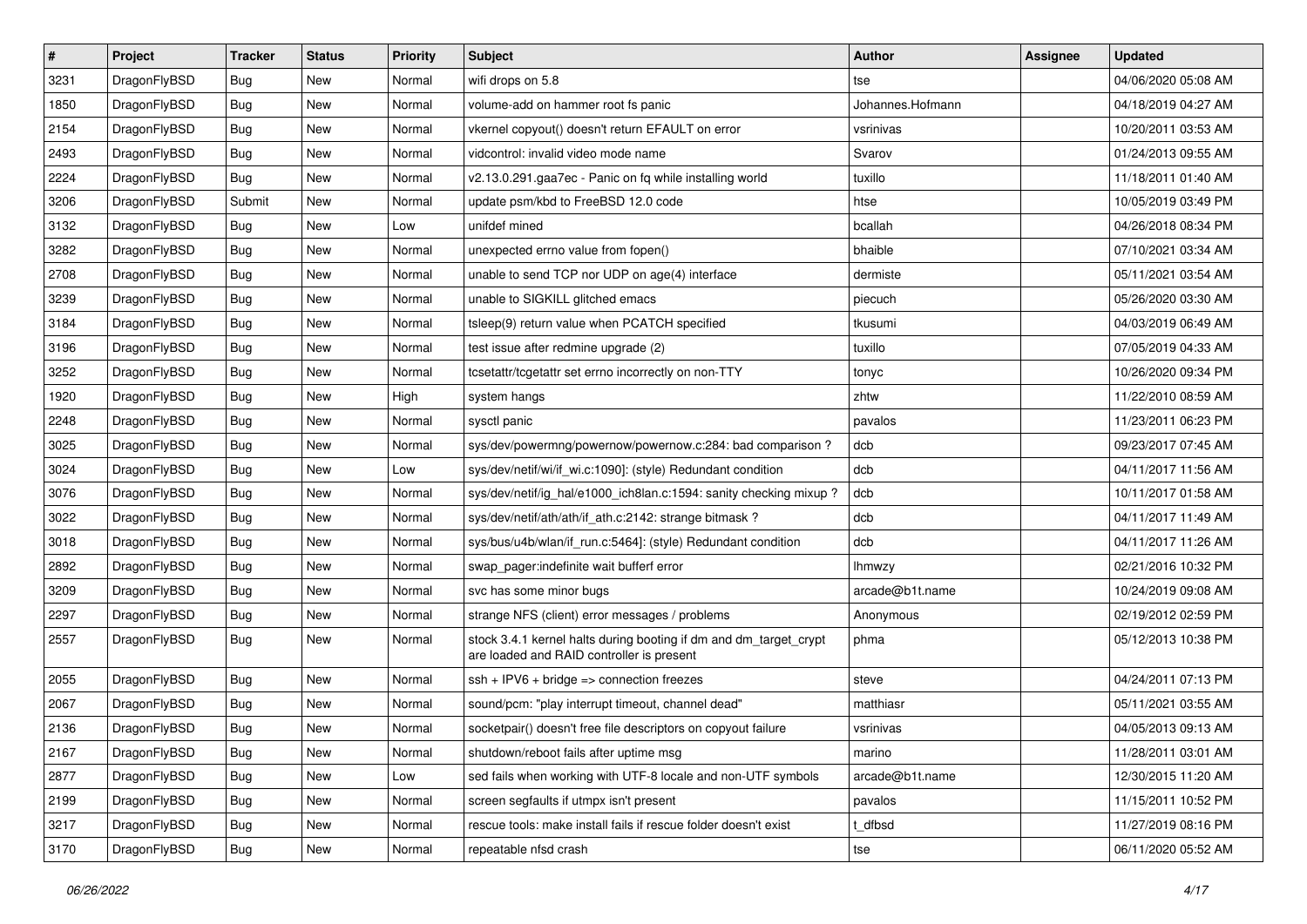| $\#$ | Project      | <b>Tracker</b> | <b>Status</b> | <b>Priority</b> | Subject                                                                                                                                                                                           | <b>Author</b>     | Assignee | <b>Updated</b>      |
|------|--------------|----------------|---------------|-----------------|---------------------------------------------------------------------------------------------------------------------------------------------------------------------------------------------------|-------------------|----------|---------------------|
| 2331 | DragonFlyBSD | Bug            | <b>New</b>    | Normal          | reading mouse mode from unopen file descriptor hangs mouse<br>driver                                                                                                                              | phma              |          | 03/14/2012 09:43 AM |
| 2292 | DragonFlyBSD | Bug            | <b>New</b>    | Normal          | re interface with jumbo frames (mtu larger than 1500) hangs after<br>some traffic                                                                                                                 | Anonymous         |          | 01/31/2012 12:11 AM |
| 2045 | DragonFlyBSD | Bug            | <b>New</b>    | Normal          | ral(4): Fatal trap 12: page fault while in kernel mode (two panics)                                                                                                                               | herrgard          |          | 11/03/2011 05:34 PM |
| 3238 | DragonFlyBSD | <b>Bug</b>     | New           | Normal          | race conditions when printing from vkernel console                                                                                                                                                | piecuch           |          | 05/19/2020 02:50 PM |
| 2075 | DragonFlyBSD | <b>Bug</b>     | <b>New</b>    | Normal          | pflogd on x86 64                                                                                                                                                                                  | fanch             |          | 05/16/2011 04:04 PM |
| 3228 | DragonFlyBSD | <b>Bug</b>     | <b>New</b>    | Low             | pfi kif unref: state refcount $\leq$ 0 in dmesg                                                                                                                                                   | justin            |          | 03/05/2021 06:39 AM |
| 2586 | DragonFlyBSD | <b>Bug</b>     | New           | Normal          | pf: "modulate" state seems problematic                                                                                                                                                            | srussell          |          | 09/25/2013 07:36 PM |
| 1634 | DragonFlyBSD | Bug            | <b>New</b>    | Normal          | panic: spin_lock: 0xe4ad1320, indefinitive wait!                                                                                                                                                  | elekktretterr     |          | 01/19/2015 03:21 AM |
| 2080 | DragonFlyBSD | <b>Bug</b>     | <b>New</b>    | Normal          | panic: lockmgr thrd sleep: called from interrupt, ipi, or hard code<br>section                                                                                                                    | rumcic            |          | 05/30/2011 05:06 PM |
| 3245 | DragonFlyBSD | <b>Bug</b>     | <b>New</b>    | Normal          | panic: free: quard1x fail, i915 load from loader.conf                                                                                                                                             | polachok          |          | 08/21/2020 10:36 AM |
| 2048 | DragonFlyBSD | <b>Bug</b>     | <b>New</b>    | Normal          | panic: ffs sync: rofs mod                                                                                                                                                                         | pavalos           |          | 04/12/2011 05:45 AM |
| 1944 | DragonFlyBSD | Bug            | <b>New</b>    | Normal          | panic: backing_object 0xdea7b258 was somehow re-referenced<br>during collapse!                                                                                                                    | sepherosa         |          | 12/27/2010 02:06 AM |
| 1913 | DragonFlyBSD | Bug            | <b>New</b>    | Normal          | panic: assertion: ip->flush_state != HAMMER_FST_FLUSH in<br>hammer flush inode core                                                                                                               | swildner          |          | 11/20/2010 05:27 PM |
| 2085 | DragonFlyBSD | Bug            | <b>New</b>    | Normal          | panic: assertion: (m->flags & PG_MAPPED) == 0 in<br>vm page free tog                                                                                                                              | vsrinivas         |          | 06/10/2011 07:48 AM |
| 1917 | DragonFlyBSD | <b>Bug</b>     | <b>New</b>    | Normal          | panic: assertion: (RB_EMPTY(&ip->rec_tree) && (ip->flags &<br>HAMMER_INODE_XDIRTY) == 0)    (!RB_EMPTY(&ip->rec_tree)<br>&& (ip->flags & HAMMER_INODE_XDIRTY) != 0) in<br>hammer_flush_inode_done | qhwt.dfly         |          | 11/24/2010 03:23 AM |
| 2254 | DragonFlyBSD | <b>Bug</b>     | <b>New</b>    | Normal          | panic: assertion "ref < &td->td toks end" failed in lwkt gettoken at<br>/usr/src/sys/kern/lwkt_token.c:588                                                                                        | eocallaghan       |          | 12/05/2011 10:21 PM |
| 2245 | DragonFlyBSD | <b>Bug</b>     | New           | Normal          | panic: assertion "ref < &td->td_toks_end" failed in lwkt_gettoken at<br>/usr/src/sys/kern/lwkt_token.c:588                                                                                        | juanfra684        |          | 11/22/2011 07:41 PM |
| 2436 | DragonFlyBSD | Bug            | <b>New</b>    | Normal          | panic: assertion "lp->lwp_qcpu == dd->cpuid" failed in<br>dfly_acquire_curproc                                                                                                                    | thomas.nikolajsen |          | 01/23/2013 11:07 AM |
| 2453 | DragonFlyBSD | <b>Bug</b>     | <b>New</b>    | Normal          | panic: assertion "gd->gd_spinlocks == 0" failed                                                                                                                                                   | Johannes.Hofmann  |          | 11/12/2012 12:54 PM |
| 3035 | DragonFlyBSD | Bug            | New           | Normal          | panic: assertion "cpu $>= 0$ && cpu < ncpus" failed in netisr cpuport<br>at /usr/src/sys/net/netisr2.h:87                                                                                         | masu              |          | 05/11/2017 01:24 AM |
| 2520 | DragonFlyBSD | <b>Bug</b>     | New           | Normal          | panic: assertion "IS_SERIALIZED((ifp->if_serializer))" failed in<br>if_default_serialize_assert at /usr/src/sys/net/if.c:437                                                                      | ano               |          | 03/09/2013 12:14 AM |
| 1818 | DragonFlyBSD | <b>Bug</b>     | New           | Normal          | panic: Bad tailg NEXT (kqueue issue ?)                                                                                                                                                            | ftigeot           |          | 05/15/2022 11:40 AM |
| 2369 | DragonFlyBSD | Bug            | New           | Normal          | panic: Bad link elm 0xffffffe07edf6068 next->prev != elm                                                                                                                                          | jaydg             |          | 08/15/2012 03:04 AM |
| 2645 | DragonFlyBSD | <b>Bug</b>     | New           | Normal          | panic with dsched fq and ioprio                                                                                                                                                                   | jyoung15          |          | 02/20/2014 07:29 AM |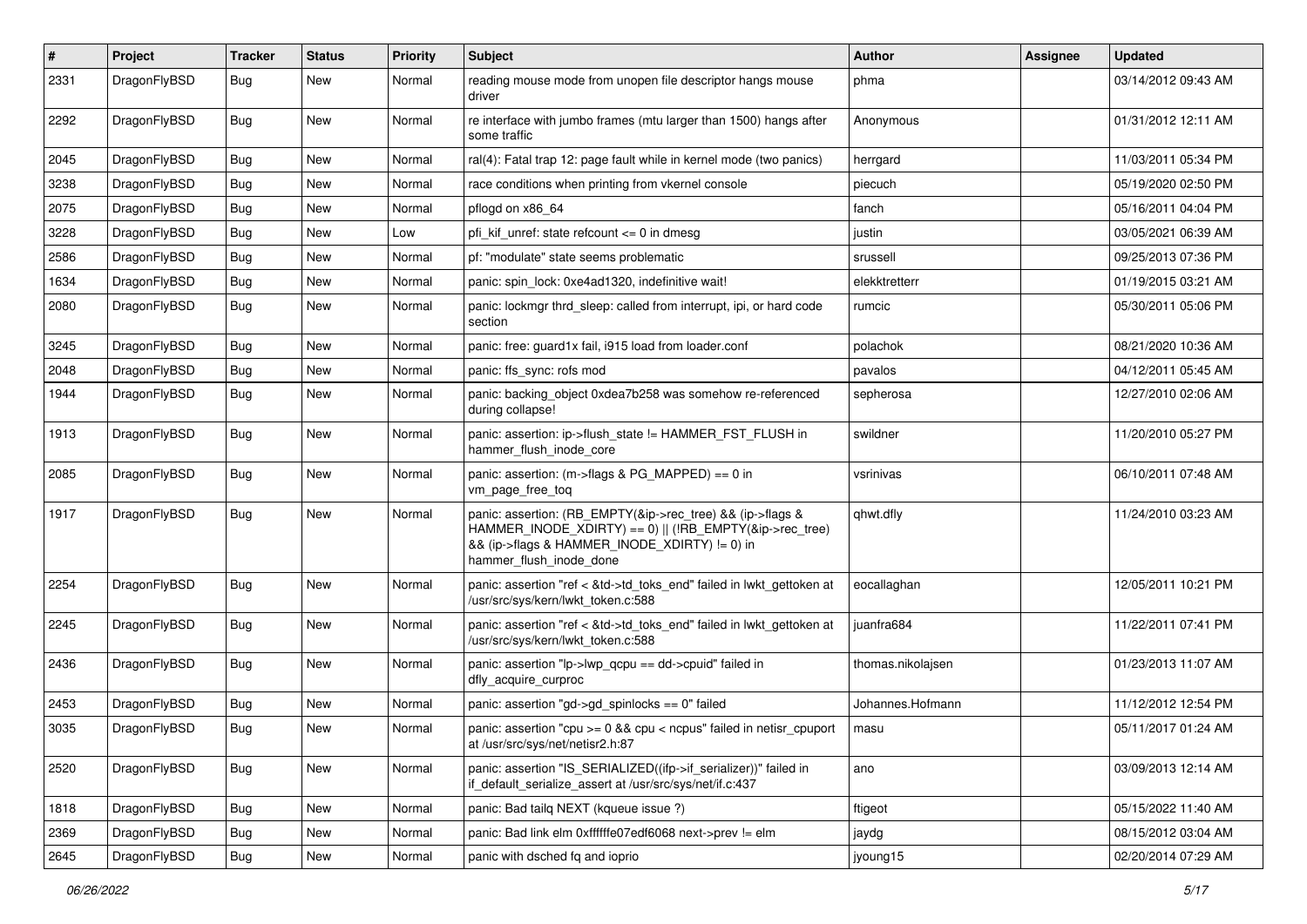| $\#$ | Project      | <b>Tracker</b> | <b>Status</b> | <b>Priority</b> | <b>Subject</b>                                                                                           | <b>Author</b>          | Assignee | <b>Updated</b>      |
|------|--------------|----------------|---------------|-----------------|----------------------------------------------------------------------------------------------------------|------------------------|----------|---------------------|
| 1861 | DragonFlyBSD | <b>Bug</b>     | New           | Normal          | panic via kprintf (lockmgr called in a hard section)                                                     | vsrinivas              |          | 10/11/2010 12:56 AM |
| 2164 | DragonFlyBSD | <b>Bug</b>     | <b>New</b>    | Normal          | panic on reboot from usb.                                                                                | eocallaghan            |          | 10/27/2011 09:29 AM |
| 3036 | DragonFlyBSD | <b>Bug</b>     | New           | Normal          | panic in icmp redirect start() ASSERT IN NETISR(0)                                                       | tautolog               |          | 05/11/2017 07:27 PM |
| 1826 | DragonFlyBSD | <b>Bug</b>     | New           | Normal          | panic during boot: assertion so->so_port  in tcp_input                                                   | ftigeot                |          | 05/15/2022 11:05 AM |
| 3049 | DragonFlyBSD | Bug            | New           | Normal          | panic DragonFly v4.8.1-RELEASE by mounting a malformed<br>msdosfs image [12.128]                         | open.source@ribose.com |          | 08/14/2017 02:53 AM |
| 3052 | DragonFlyBSD | Bug            | <b>New</b>    | Normal          | panic DragonFly v4.8.1-RELEASE by mounting a malformed NTFS<br>image [64.000]                            | open.source@ribose.com |          | 08/14/2017 03:22 AM |
| 3051 | DragonFlyBSD | <b>Bug</b>     | <b>New</b>    | Normal          | panic DragonFly v4.8.1-RELEASE by mounting a malformed NTFS<br>image [12.000]                            | open.source@ribose.com |          | 08/14/2017 03:20 AM |
| 2099 | DragonFlyBSD | <b>Bug</b>     | <b>New</b>    | Normal          | page fault panic in vm system                                                                            | pavalos                |          | 07/10/2011 08:51 AM |
| 2890 | DragonFlyBSD | Bug            | New           | Normal          | not able to boot usb installer on Toshiba Chromebook 2                                                   | johnnywhishbone        |          | 02/22/2016 03:42 AM |
| 2490 | DragonFlyBSD | <b>Bug</b>     | <b>New</b>    | Normal          | nmalloc should color addresses to avoid cache bank conflictsw                                            | vsrinivas              |          | 06/10/2014 05:51 AM |
| 2489 | DragonFlyBSD | Bug            | New           | Normal          | nmalloc doesn't cache VA for allocations > 8KB                                                           | vsrinivas              |          | 06/10/2014 05:51 AM |
| 3225 | DragonFlyBSD | Bug            | <b>New</b>    | Normal          | nfsd freeze when using qemu                                                                              | tse                    |          | 03/17/2020 11:52 AM |
| 2403 | DragonFlyBSD | Bug            | New           | Low             | newfs -E doesn't handle /dev/serno device names properly                                                 | ftigeot                |          | 08/17/2012 05:07 AM |
| 2104 | DragonFlyBSD | <b>Bug</b>     | <b>New</b>    | Normal          | network configuration seg. fault on install CD                                                           | navratil               |          | 07/26/2011 07:55 AM |
| 1185 | DragonFlyBSD | <b>Bug</b>     | <b>New</b>    | High            | need a tool to merge changes into /etc                                                                   | wa1ter                 |          | 02/18/2014 06:02 AM |
| 2324 | DragonFlyBSD | <b>Bug</b>     | <b>New</b>    | Normal          | natacotrol support > 2TB not working even after the ftigeot patch                                        | zenny                  |          | 03/03/2012 01:00 AM |
| 2687 | DragonFlyBSD | Bug            | New           | Normal          | natacontrol software RAID in installer                                                                   | csmelosky              |          | 06/22/2014 12:03 PM |
| 1874 | DragonFlyBSD | <b>Bug</b>     | <b>New</b>    | Normal          | mpd listening on all IPs, accepting only on one                                                          | rumcic                 |          | 05/08/2011 01:01 PM |
| 2620 | DragonFlyBSD | <b>Bug</b>     | <b>New</b>    | Normal          | moused problem                                                                                           | FilippoMo              |          | 12/20/2013 10:32 AM |
| 2618 | DragonFlyBSD | Bug            | <b>New</b>    | Normal          | mouse problem on RELEASE-3_6_0                                                                           | FilippoMo              |          | 12/20/2013 03:26 AM |
| 1935 | DragonFlyBSD | Bug            | <b>New</b>    | Normal          | mouse does not work after switching between x and console                                                | shamaz                 |          | 12/13/2010 10:06 AM |
| 3283 | DragonFlyBSD | Bug            | <b>New</b>    | Normal          | mknodat() cannot create FIFOs                                                                            | bhaible                |          | 07/10/2021 03:34 AM |
| 2609 | DragonFlyBSD | <b>Bug</b>     | <b>New</b>    | Normal          | master: panic: assertion<br>"LWKT_TOKEN_HELD_ANY(vm_object_token(object))" failed in<br>swp_pager_lookup | thomas.nikolajsen      |          | 11/28/2013 11:36 AM |
| 2874 | DragonFlyBSD | <b>Bug</b>     | <b>New</b>    | Normal          | make world DESTDIR=/emptydir fails                                                                       | pascii                 |          | 12/25/2015 07:04 AM |
| 2008 | DragonFlyBSD | <b>Bug</b>     | New           | Normal          | lwkt_setcpu_remote: td->td_flags 00800621 console flood                                                  | pavalos                |          | 03/06/2011 09:37 PM |
| 1942 | DragonFlyBSD | Bug            | New           | Normal          | locking against myself in getcacheblk()?                                                                 | qhwt.dfly              |          | 05/31/2022 02:15 PM |
| 2936 | DragonFlyBSD | <b>Bug</b>     | New           | Normal          | loader.efi crashes while loading kernel                                                                  | spaceille              |          | 08/20/2016 06:17 AM |
| 2141 | DragonFlyBSD | <b>Bug</b>     | New           | Urgent          | loader and/or documentation broken                                                                       | sjg                    |          | 01/20/2012 10:51 AM |
| 2544 | DragonFlyBSD | <b>Bug</b>     | New           | Normal          | live DVD system boot (menu option 1) caused db> prompt on<br>PE1950                                      | estrabd                |          | 05/11/2021 03:54 AM |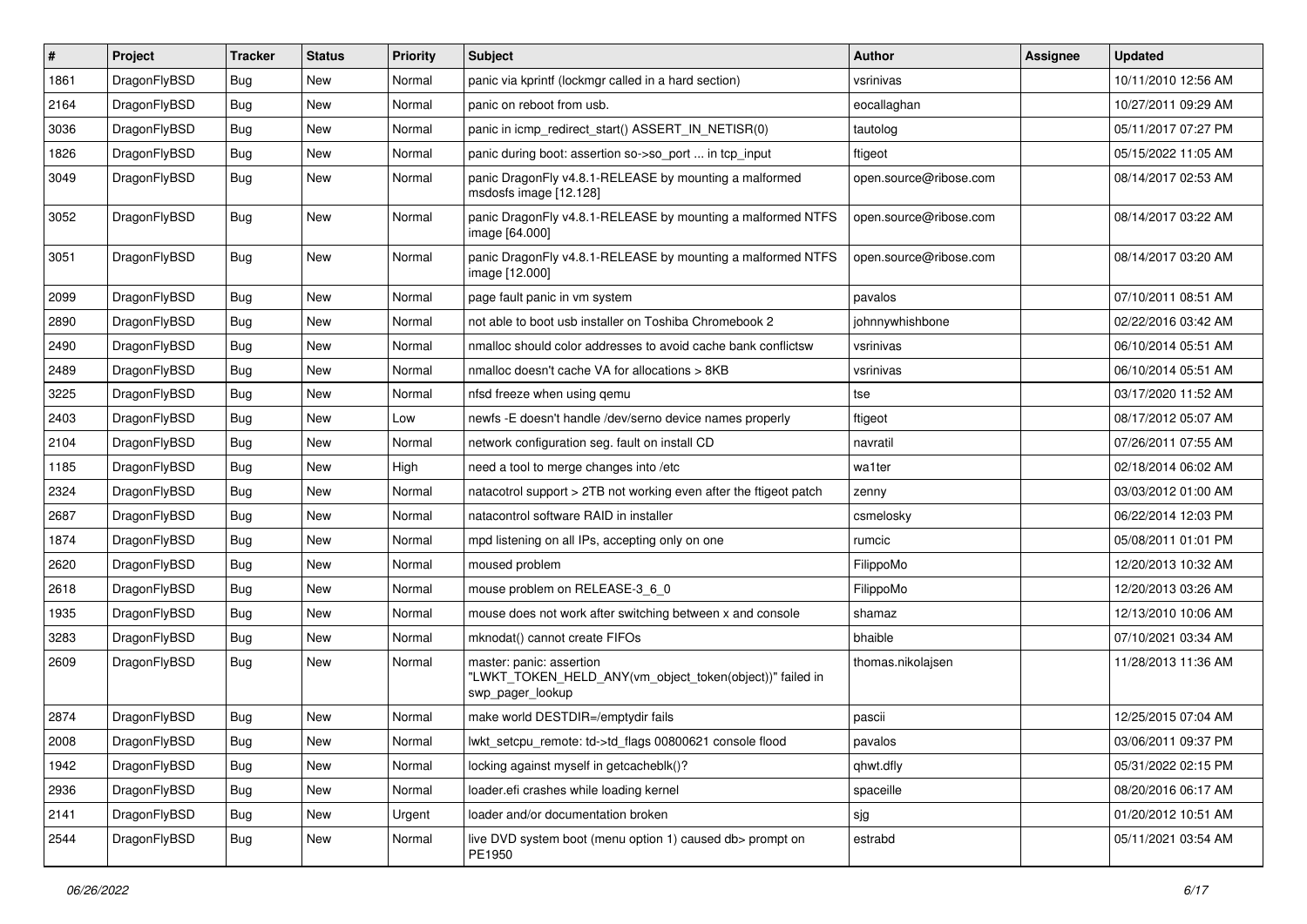| $\vert$ # | Project      | <b>Tracker</b> | <b>Status</b> | <b>Priority</b> | Subject                                                                              | Author            | <b>Assignee</b> | <b>Updated</b>      |
|-----------|--------------|----------------|---------------|-----------------|--------------------------------------------------------------------------------------|-------------------|-----------------|---------------------|
| 3142      | DragonFlyBSD | Submit         | <b>New</b>    | Normal          | lib/libdmsg: Unbreak using new API EVP_CIPHER_CTX_new()                              | tkusumi           |                 | 07/08/2018 04:18 AM |
| 1559      | DragonFlyBSD | Bug            | <b>New</b>    | Normal          | kernel trap                                                                          | phma              |                 | 11/27/2021 08:43 AM |
| 2736      | DragonFlyBSD | <b>Bug</b>     | New           | High            | kernel panics on acpi_timer_probe function                                           | cnb               |                 | 05/11/2021 03:55 AM |
| 2042      | DragonFlyBSD | Bug            | <b>New</b>    | Normal          | kernel panic, when run boot0cfg                                                      | sepherosa         |                 | 05/31/2022 03:01 PM |
| 1193      | DragonFlyBSD | Bug            | <b>New</b>    | Normal          | kernel doesn't recognize cdrom drive                                                 | nonsolosoft       |                 | 01/25/2014 09:11 PM |
| 2970      | DragonFlyBSD | Bug            | New           | Normal          | kernel 4.7: "Is -I" causes panic on UDF filesystem: "bgetvp -<br>overlapping buffer" | peeter            |                 | 12/21/2016 02:46 AM |
| 2158      | DragonFlyBSD | Bug            | <b>New</b>    | Normal          | iwn panics with assertion on boot.                                                   | eocallaghan       |                 | 10/24/2011 04:13 PM |
| 2735      | DragonFlyBSD | <b>Bug</b>     | <b>New</b>    | Urgent          | iwn panics SYSSASSERT                                                                | cnb               |                 | 05/11/2021 03:55 AM |
| 1949      | DragonFlyBSD | <b>Bug</b>     | New           | Normal          | iwn panic                                                                            | pavalos           |                 | 01/30/2011 03:21 AM |
| 2626      | DragonFlyBSD | Bug            | New           | Normal          | iwn driver drops with error: "firmware error 'iwn_intr: fatal firmware<br>error""    | rodyaj            |                 | 01/09/2014 05:50 AM |
| 1867      | DragonFlyBSD | <b>Bug</b>     | <b>New</b>    | Normal          | it(4) motherboard and fan problems                                                   | tuxillo           |                 | 07/08/2011 10:48 AM |
| 2972      | DragonFlyBSD | <b>Bug</b>     | New           | Normal          | ipfw3 "deny to me" does not work correctly                                           | mneumann          |                 | 12/27/2016 12:11 PM |
| 2788      | DragonFlyBSD | Bug            | <b>New</b>    | Normal          | ioctl GSLICEINFO: Not working for vnode slice                                        | mneumann          |                 | 02/12/2015 07:49 AM |
| 989       | DragonFlyBSD | Bug            | New           | Normal          | installer/fdisk trouble with wrapped values                                          | Discodestroyer    |                 | 02/18/2014 06:27 AM |
| 2182      | DragonFlyBSD | Bug            | <b>New</b>    | Normal          | if_msk PHY FIFO underrun/overflow                                                    | nonsolosoft       |                 | 09/03/2012 06:39 AM |
| 2329      | DragonFlyBSD | <b>Bug</b>     | <b>New</b>    | Normal          | ibm x3550 & acpi                                                                     | ano               |                 | 06/03/2014 11:37 AM |
| 2598      | DragonFlyBSD | <b>Bug</b>     | New           | Normal          | i386 via USB Booting                                                                 | mbzadegan         |                 | 10/21/2013 02:28 AM |
| 2140      | DragonFlyBSD | Bug            | <b>New</b>    | High            | hammer_io_delallocate panic with 'duplicate entry' message                           | ttw               |                 | 10/07/2011 12:22 PM |
| 3316      | DragonFlyBSD | Bug            | New           | Normal          | hammer2_dirent_create() allows creating >1 dirents with the same<br>name             | tkusumi           |                 | 06/05/2022 12:35 PM |
| 3312      | DragonFlyBSD | Submit         | New           | Normal          | hammer2: redundant chain modify after chain creation                                 | tkusumi           |                 | 05/15/2022 01:35 PM |
| 2857      | DragonFlyBSD | Bug            | New           | Normal          | hammer stalls via bitcoin-qt                                                         | tkusumi           |                 | 11/30/2015 06:52 AM |
| 2552      | DragonFlyBSD | Bug            | <b>New</b>    | Low             | hammer recovery should indicate progress                                             | phma              |                 | 05/03/2013 12:13 AM |
| 1984      | DragonFlyBSD | Bug            | <b>New</b>    | Normal          | hammer mount fails after crash - HAMMER: FIFO record bad head<br>signature           | thomas.nikolajsen |                 | 03/08/2011 06:57 PM |
| 2809      | DragonFlyBSD | Bug            | <b>New</b>    | Normal          | hammer mirror-stream                                                                 | masu              |                 | 04/10/2015 12:33 AM |
| 2123      | DragonFlyBSD | <b>Bug</b>     | New           | Normal          | hammer is losing files                                                               | schmir            |                 | 08/30/2011 07:56 PM |
| 2387      | DragonFlyBSD | <b>Bug</b>     | New           | Normal          | hammer ignores -t during dedup                                                       | phma              |                 | 06/17/2012 12:30 PM |
| 2526      | DragonFlyBSD | <b>Bug</b>     | New           | Normal          | hammer cleanup doesn't run on first day of DST                                       | pavalos           |                 | 10/18/2016 05:28 PM |
| 1943      | DragonFlyBSD | <b>Bug</b>     | New           | Normal          | hammer assertion panic                                                               | peter             |                 | 12/27/2010 12:45 AM |
| 2124      | DragonFlyBSD | <b>Bug</b>     | New           | Normal          | getty repeating too quickly on port /dev/ttyv0                                       | sgeorge.ml        |                 | 09/01/2011 04:28 AM |
| 3222      | DragonFlyBSD | <b>Bug</b>     | New           | Normal          | gcc - undefined reference to '_atomic_load' (missing libatomic?)                     | mneumann          |                 | 02/08/2020 02:45 AM |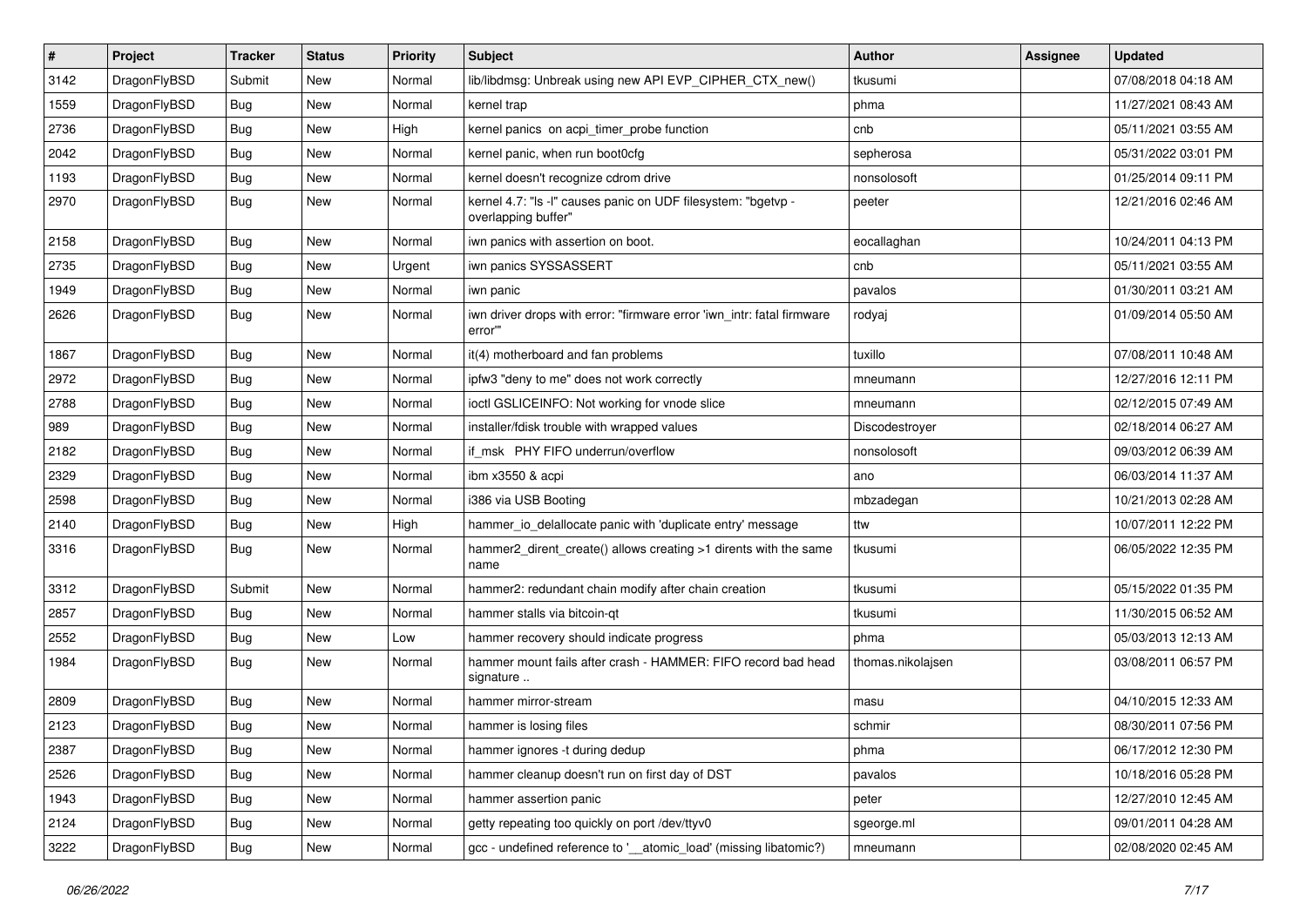| $\pmb{\#}$ | Project      | <b>Tracker</b> | <b>Status</b> | <b>Priority</b> | Subject                                                                                         | Author          | Assignee | <b>Updated</b>      |
|------------|--------------|----------------|---------------|-----------------|-------------------------------------------------------------------------------------------------|-----------------|----------|---------------------|
| 3041       | DragonFlyBSD | Submit         | New           | Normal          | firmware: Remove embedding of multiple images in one module.                                    | Anonymous       |          | 12/25/2020 02:15 AM |
| 2790       | DragonFlyBSD | Submit         | New           | Low             | filedesc softrefs increment code factoring                                                      | dclink          |          | 02/21/2015 04:00 AM |
| 2806       | DragonFlyBSD | Bug            | New           | Normal          | failed to configure a link-local address on ath $0$ (errno = 22)                                | Chingyuan       |          | 05/25/2021 01:00 AM |
| 2886       | DragonFlyBSD | Bug            | New           | Normal          | dragonfly mail agent: sending a testmail causes high system load                                | worf            |          | 02/05/2016 05:53 AM |
| 1951       | DragonFlyBSD | <b>Bug</b>     | <b>New</b>    | Normal          | dma_timeouts at phyaddr on a good hdd                                                           | peur.neu        |          | 01/04/2011 07:12 AM |
| 3141       | DragonFlyBSD | <b>Bug</b>     | <b>New</b>    | Normal          | dhclient blocks boot process                                                                    | rowo            |          | 12/16/2018 11:01 AM |
| 2082       | DragonFlyBSD | <b>Bug</b>     | New           | Normal          | dfbsd 2.10.1 amd64 - mc port build error with 'bmake bin-install'                               | sun-doctor      |          | 05/25/2011 07:18 PM |
| 2604       | DragonFlyBSD | Bug            | New           | Normal          | dell laptop does not boot with LATEST                                                           | isenmann        |          | 11/20/2013 02:07 AM |
| 2917       | DragonFlyBSD | Bug            | New           | Normal          | da8: reading primary partition table: error accessing offset<br>000000000000 for 512            | liweitianux     |          | 05/11/2021 08:43 PM |
| 3116       | DragonFlyBSD | Bug            | <b>New</b>    | Normal          | da0 detects on very big volume if to _remove_ usb install stick and<br>reboot on Intel NUC5PPYH | dpostolov       |          | 01/07/2018 09:40 PM |
| 2569       | DragonFlyBSD | <b>Bug</b>     | <b>New</b>    | Normal          | ctime NFS                                                                                       | fernev          |          | 08/11/2013 04:35 AM |
| 2319       | DragonFlyBSD | <b>Bug</b>     | New           | Normal          | crypt/passwd forward compat                                                                     | c.turner1       |          | 02/28/2012 12:39 PM |
| 2547       | DragonFlyBSD | Bug            | <b>New</b>    | High            | crashed while doing a dry run of pkg_rolling-replace                                            | phma            |          | 04/18/2013 10:40 PM |
| 3110       | DragonFlyBSD | Bug            | New           | Normal          | crash with ipfw3 under load                                                                     | bnegre82        |          | 12/09/2017 06:22 AM |
| 2621       | DragonFlyBSD | Bug            | New           | Normal          | core dump using cdrom                                                                           | nonsolosoft     |          | 12/27/2013 12:43 AM |
| 2712       | DragonFlyBSD | Bug            | <b>New</b>    | Normal          | connect(2) returns EINVAL when retrying after ECONNREFUSED                                      | jorisgio        |          | 08/14/2014 05:31 PM |
| 2389       | DragonFlyBSD | Bug            | New           | Normal          | computer crashed while listing processes                                                        | phma            |          | 06/18/2012 02:49 PM |
| 3240       | DragonFlyBSD | Bug            | New           | High            | compile error because of openssl with /usr/dports/security/rhash for<br>mysql 8 install         | UlasSAYGIN      |          | 06/04/2020 08:05 AM |
| 2924       | DragonFlyBSD | Bug            | New           | Normal          | cat -v fails to tag characters in extended table with M- prefix with<br>some locales            | sevan           |          | 07/11/2016 07:18 AM |
| 2531       | DragonFlyBSD | <b>Bug</b>     | <b>New</b>    | Normal          | camcontrol fails to disable APM                                                                 | m.lombardi85    |          | 03/23/2013 12:28 PM |
| 2882       | DragonFlyBSD | Bug            | <b>New</b>    | Low             | bridge sends packets from individual interfaces                                                 | arcade@b1t.name |          | 01/09/2016 12:43 PM |
| 3006       | DragonFlyBSD | Bug            | <b>New</b>    | Normal          | boot0cfg: panic in kern_udev.c in function _udev_dict_set_cstr when<br>installing in VirtualBox | MichiGreat      |          | 04/01/2017 02:22 PM |
| 2680       | DragonFlyBSD | Bug            | <b>New</b>    | Low             | boot0cfg update makes box unbootable                                                            | herrgard        |          | 06/10/2014 06:02 AM |
| 1525       | DragonFlyBSD | Bug            | <b>New</b>    | Normal          | boehm-gc problems                                                                               | hasso           |          | 10/13/2012 07:13 PM |
| 1246       | DragonFlyBSD | <b>Bug</b>     | New           | Normal          | bad resolution (monitor desync) with livedvd                                                    | Przem0l         |          | 02/18/2014 06:29 AM |
| 3143       | DragonFlyBSD | Bug            | New           | Normal          | assertion "0" failed in hammer2_inode_xop_chain_sync                                            | cbin            |          | 07/18/2018 12:50 PM |
| 2306       | DragonFlyBSD | <b>Bug</b>     | New           | Normal          | a crash starts the kernel debugger in text mode, but just reboots in $X \mid p$ hma             |                 |          | 02/11/2012 08:02 PM |
| 2115       | DragonFlyBSD | <b>Bug</b>     | New           | Normal          | [msk] system freeze after receive some paquet                                                   | bsdsx           |          | 08/22/2011 10:22 AM |
| 2878       | DragonFlyBSD | <b>Bug</b>     | New           | Low             | [fix] CCVER problem when using clang and cpu extensions<br>(intrinsics)                         | arcade@b1t.name |          | 06/24/2016 04:25 AM |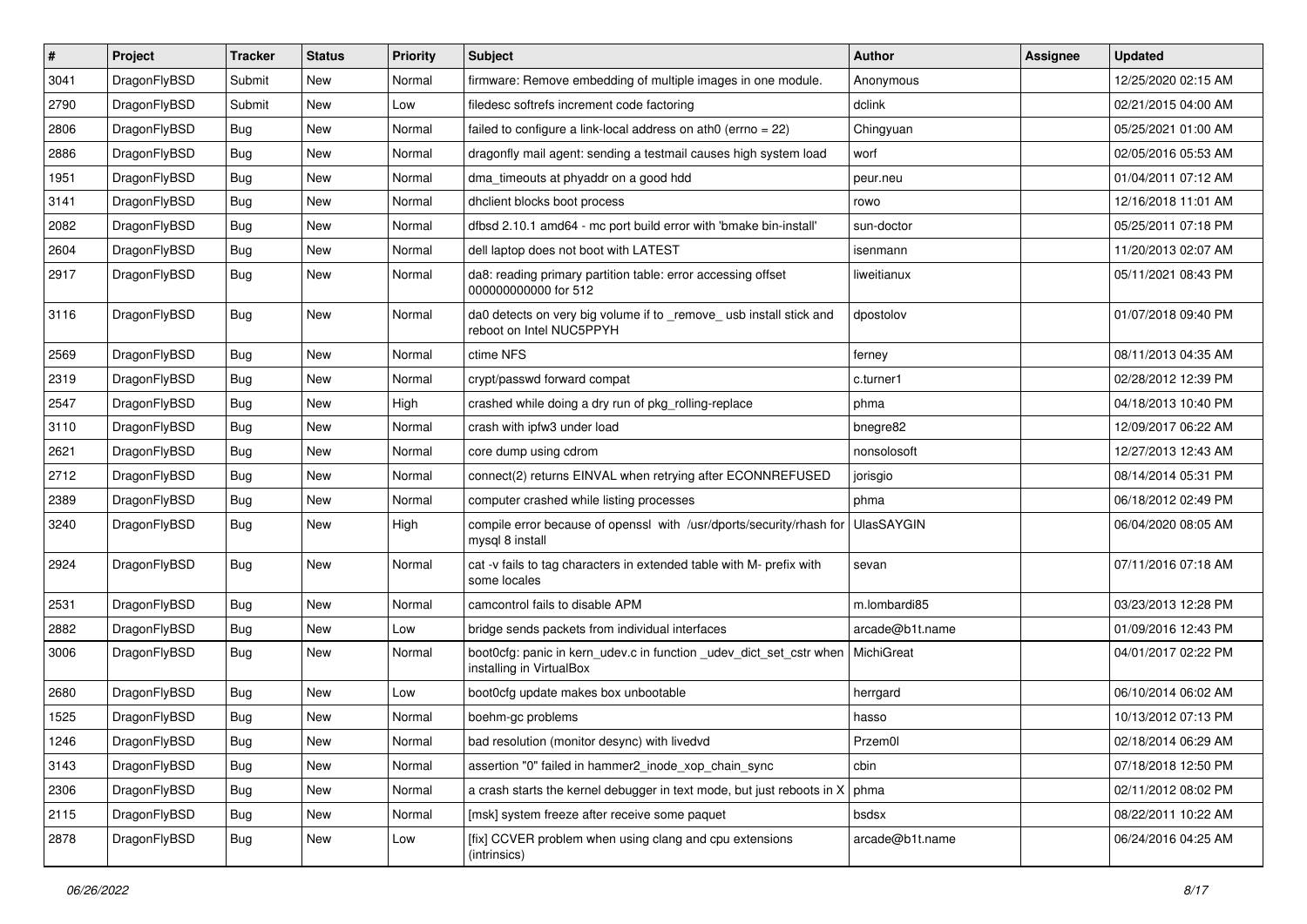| $\pmb{\#}$ | Project      | <b>Tracker</b> | <b>Status</b> | <b>Priority</b> | <b>Subject</b>                                                                     | <b>Author</b>   | Assignee | <b>Updated</b>      |
|------------|--------------|----------------|---------------|-----------------|------------------------------------------------------------------------------------|-----------------|----------|---------------------|
| 2122       | DragonFlyBSD | Submit         | New           | Normal          | [Review] Fixes to the VFS layer                                                    | ftigeot         |          | 05/31/2022 03:25 PM |
| 2098       | DragonFlyBSD | Submit         | New           | Normal          | [PATCH] correct ath man page example<br>(/usr/src/share/man/man4/ath.4)            | nobody          |          | 11/15/2011 12:27 AM |
| 3226       | DragonFlyBSD | Bug            | <b>New</b>    | Normal          | Xorg freezes in vm: thread stuck in "objtrm1"                                      | peeter          |          | 04/08/2020 02:10 AM |
| 2311       | DragonFlyBSD | <b>Bug</b>     | <b>New</b>    | Normal          | Xorg crash having something to do with drm                                         | phma            |          | 02/22/2012 09:59 AM |
| 2808       | DragonFlyBSD | Bug            | New           | Normal          | X freeze by switching between X and VT - results in black screen                   | lukesky333      |          | 05/11/2021 03:55 AM |
| 3284       | DragonFlyBSD | Bug            | <b>New</b>    | Normal          | Wrong towlower() result for U+038A                                                 | bhaible         |          | 07/10/2021 03:34 AM |
| 3302       | DragonFlyBSD | Bug            | <b>New</b>    | Normal          | Will not boot on System76 Lemur Pro (lemp10)                                       | piecuch         |          | 11/03/2021 10:21 AM |
| 2125       | DragonFlyBSD | Bug            | <b>New</b>    | Normal          | Weird garbage in dmesg                                                             | herrgard        |          | 08/30/2011 08:04 PM |
| 2622       | DragonFlyBSD | Bug            | <b>New</b>    | Normal          | VAIO FIT15E fn keys support                                                        | nonsolosoft     |          | 12/31/2013 01:31 AM |
| 2316       | DragonFlyBSD | Bug            | New           | Normal          | Ungraceful invalid password handling for adding a new user in the<br>installer     | rune            |          | 04/27/2012 11:23 PM |
| 2675       | DragonFlyBSD | Bug            | New           | Low             | Ultimate N WiFi Link 5300 get iwn_intr: fatal firmware error on 5GHz               | revuwa          |          | 05/11/2021 04:07 AM |
| 2061       | DragonFlyBSD | Bug            | New           | Normal          | USB keyboard boot panic                                                            | sjg             |          | 05/04/2012 12:20 AM |
| 2077       | DragonFlyBSD | Bug            | <b>New</b>    | Normal          | USB devices conflicting                                                            | srussell        |          | 05/17/2011 05:12 PM |
| 2802       | DragonFlyBSD | Bug            | <b>New</b>    | Normal          | USB Wifi urtwn0 crash from cd boot                                                 | opvalues        |          | 03/10/2015 01:07 AM |
| 3139       | DragonFlyBSD | Bug            | <b>New</b>    | Normal          | USB Mouse Does Not Work in DragonflyBSD guest on VirtualBox                        | chiguy1256      |          | 06/24/2018 10:14 PM |
| 3311       | DragonFlyBSD | Bug            | <b>New</b>    | Low             | TrueCrypt support may cause kernel crash                                           | arcade@b1t.name |          | 04/29/2022 06:19 AM |
| 2153       | DragonFlyBSD | Bug            | New           | Normal          | Too many unuseful warnings at boot                                                 | juanfra684      |          | 10/18/2011 10:16 PM |
| 2371       | DragonFlyBSD | Bug            | <b>New</b>    | Normal          | Timezone problem with America/Sao_Paulo                                            | raitech         |          | 05/17/2012 01:42 PM |
| 1982       | DragonFlyBSD | Bug            | New           | Low             | There is no linuxulator on x86-64                                                  | herrgard        |          | 05/31/2022 02:25 PM |
| 2820       | DragonFlyBSD | <b>Bug</b>     | <b>New</b>    | Normal          | TP-Link USB Wi-Fi adapter cannot be reattached to the system                       | shamaz          |          | 05/22/2015 09:45 PM |
| 3157       | DragonFlyBSD | Bug            | <b>New</b>    | Normal          | TP-Link UE300 not working in 5.2-RELEASE                                           | tuxillo         |          | 11/15/2018 02:08 PM |
| 2308       | DragonFlyBSD | Bug            | New           | Normal          | System freeze when unloading snd_hda                                               | jaydg           |          | 02/19/2012 07:15 AM |
| 1884       | DragonFlyBSD | Bug            | <b>New</b>    | Normal          | System completely freezes while listening music (devbuf: malloc<br>limit exceeded) | shamaz          |          | 01/24/2011 05:00 PM |
| 2529       | DragonFlyBSD | Bug            | New           | Low             | Sundance network adapter is not detected and attached                              | kworr           |          | 03/25/2013 02:29 AM |
| 1313       | DragonFlyBSD | Bug            | New           | Low             | Signal code in kernel needs major overhaul (signal queues,<br>si code, si addr)    | hasso           |          | 05/11/2021 04:00 AM |
| 2094       | DragonFlyBSD | <b>Bug</b>     | New           | Normal          | Segfault when gdb printing backtrace from core dump                                | greenrd         |          | 06/25/2011 04:14 PM |
| 3278       | DragonFlyBSD | Bug            | New           | Normal          | Second screen image is distorted                                                   | arcade@b1t.name |          | 07/10/2021 03:36 AM |
| 3243       | DragonFlyBSD | <b>Bug</b>     | New           | Normal          | SMART status not reported properly for SSD disks                                   | daftaupe        |          | 09/09/2020 11:03 PM |
| 1194       | DragonFlyBSD | <b>Bug</b>     | New           | Normal          | SCSI errors while trying to copy photos from my camera                             | elekktretterr   |          | 01/14/2015 04:39 PM |
| 2587       | DragonFlyBSD | Bug            | New           | Normal          | SATA DVD writer not detected by DragonFly                                          | srussell        |          | 09/04/2020 08:55 AM |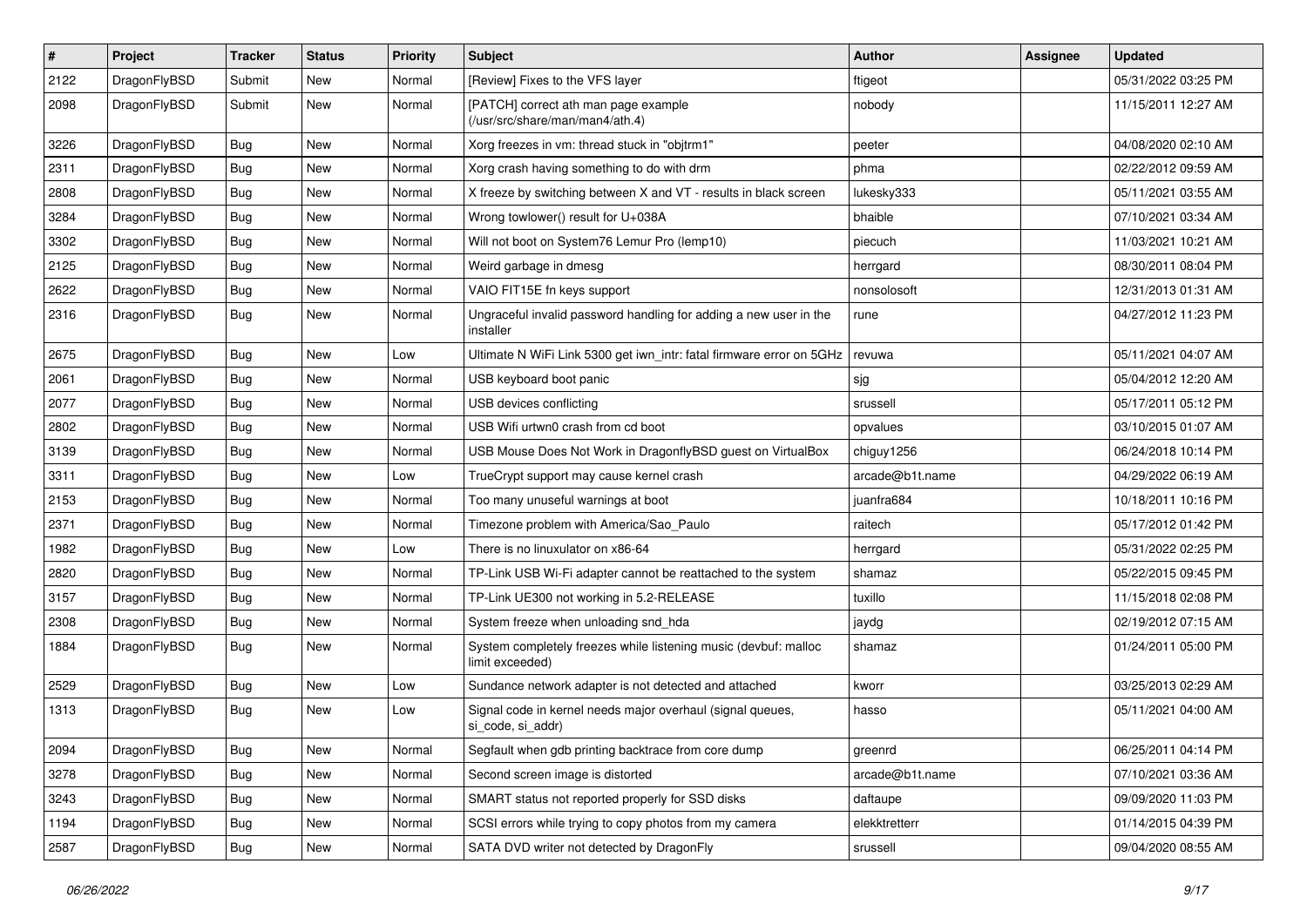| $\pmb{\#}$ | Project      | <b>Tracker</b> | <b>Status</b> | <b>Priority</b> | <b>Subject</b>                                                                                | Author        | Assignee | <b>Updated</b>      |
|------------|--------------|----------------|---------------|-----------------|-----------------------------------------------------------------------------------------------|---------------|----------|---------------------|
| 2095       | DragonFlyBSD | Bug            | New           | Low             | Running installer post-install: Unsupported DFUI transport "                                  | greenrd       |          | 06/26/2011 09:20 AM |
| 3300       | DragonFlyBSD | Bug            | <b>New</b>    | Normal          | Running Xvnc from TigerVNC package through the INETD daemon<br>in TCP WAIT mode fails hard    | adrian        |          | 01/08/2022 04:25 AM |
| 3029       | DragonFlyBSD | Bug            | <b>New</b>    | Normal          | Running DflyBSD 4.8 on FreeBSD bhyve as a guest                                               | iron          |          | 05/13/2022 04:33 AM |
| 3298       | DragonFlyBSD | Bug            | <b>New</b>    | Normal          | Running "w" and having logged in via XDM through VNC, "w" prints<br>an extra error message    | piecuch       |          | 10/25/2021 09:16 AM |
| 2629       | DragonFlyBSD | Bug            | <b>New</b>    | Normal          | Replace gcc44 with llvm34, clang34, and libc++                                                | tuxillo       |          | 06/02/2014 02:30 PM |
| 2933       | DragonFlyBSD | Submit         | New           | Normal          | Remove unix domain socket support from cat(1)                                                 | sevan         |          | 08/01/2016 08:10 PM |
| 2509       | DragonFlyBSD | Bug            | <b>New</b>    | Normal          | Redefinition of DIRBLKSIZ in restore(8)                                                       | swildner      |          | 06/04/2022 04:40 AM |
| 3134       | DragonFlyBSD | Bug            | <b>New</b>    | Normal          | RFC 3021 (/31 networks) appear to be unsupported                                              | jailbird      |          | 05/16/2018 11:03 PM |
| 2881       | DragonFlyBSD | <b>Bug</b>     | New           | Normal          | Pulseaudio hangs/resets system when starting X11                                              | mneumann      |          | 01/09/2016 03:08 AM |
| 3117       | DragonFlyBSD | Bug            | <b>New</b>    | Normal          | Problem with colours if "intel" video-driver used                                             | dpostolov     |          | 01/07/2018 11:35 PM |
| 2020       | DragonFlyBSD | <b>Bug</b>     | New           | Low             | Port brcm80211 driver from Linux to DragonFly BSD                                             | studer        |          | 03/05/2011 10:54 PM |
| 2641       | DragonFlyBSD | Bug            | <b>New</b>    | Normal          | Panic when loading natapci as module                                                          | tuxillo       |          | 05/11/2021 03:54 AM |
| 1873       | DragonFlyBSD | Bug            | <b>New</b>    | Normal          | Panic upon usb mouse detach and reattaching                                                   | rumcic        |          | 02/01/2011 09:53 AM |
| 1939       | DragonFlyBSD | Bug            | New           | Normal          | Panic on nightly build and stress test box                                                    | lentferj      |          | 12/18/2010 08:41 AM |
| 2071       | DragonFlyBSD | Bug            | New           | High            | Panic on assertion: $(int)(flag->seq - seq) > 0$ in hammer flusher flush<br>after inode error | vsrinivas     |          | 06/12/2011 07:59 AM |
| 2812       | DragonFlyBSD | <b>Bug</b>     | <b>New</b>    | Normal          | Panic on Intel DE3815TYKHE                                                                    | tmorp         |          | 05/14/2015 03:14 PM |
| 3199       | DragonFlyBSD | Bug            | <b>New</b>    | Normal          | PFS label not found panic                                                                     | tse           |          | 08/21/2019 03:51 AM |
| 3101       | DragonFlyBSD | Bug            | New           | Low             | PFI CGI install not working in dragonflybsd 5.0.1 USB install                                 | bnegre82      |          | 05/11/2021 04:14 AM |
| 2161       | DragonFlyBSD | Bug            | New           | Normal          | Outdated xorg.conf file gets installed into etc and screws up mouse                           | eocallaghan   |          | 10/27/2011 01:51 PM |
| 2051       | DragonFlyBSD | Bug            | <b>New</b>    | Normal          | No ipv6 lan route entry created on 2.10                                                       | ftigeot       |          | 04/21/2011 10:37 AM |
| 1774       | DragonFlyBSD | Bug            | New           | Normal          | New IP header cleanup branch available for testing                                            | dillon        |          | 05/15/2022 10:59 AM |
| 1695       | DragonFlyBSD | <b>Bug</b>     | New           | Normal          | NFS-related system breakdown                                                                  | Anonymous     |          | 04/10/2014 12:35 AM |
| 1463       | DragonFlyBSD | <b>Bug</b>     | <b>New</b>    | Normal          | Mountroot before drives are initialized                                                       | elekktretterr |          | 12/07/2010 01:30 PM |
| 2887       | DragonFlyBSD | Bug            | New           | Low             | Missing extattr_namespace_to_string and<br>extattr_string_to_namespace functions              | rubenk        |          | 02/06/2016 05:09 AM |
| 3165       | DragonFlyBSD | <b>Bug</b>     | New           | Normal          | Looping at boot time                                                                          | gop           |          | 12/28/2018 01:04 PM |
| 2004       | DragonFlyBSD | <b>Bug</b>     | New           | Normal          | LWKT_WAIT_IPIQ panic                                                                          | steve         |          | 03/08/2011 05:46 PM |
| 1899       | DragonFlyBSD | Bug            | New           | Normal          | Keyboard doesn't work                                                                         | fransm        |          | 05/15/2022 03:32 PM |
| 3218       | DragonFlyBSD | <b>Bug</b>     | New           | Normal          | Kernel panics are not sent to comconsole when booted over EFI                                 | mqudsi        |          | 12/02/2019 08:52 PM |
| 2421       | DragonFlyBSD | <b>Bug</b>     | New           | High            | Kernel panic: vm_fault: page 0xc0f70000 not busy!                                             | lentferj      |          | 10/03/2012 08:16 AM |
| 2052       | DragonFlyBSD | <b>Bug</b>     | New           | Normal          | Kernel panic: CPU APIC ID out of range                                                        | Anonymous     |          | 05/02/2011 11:06 AM |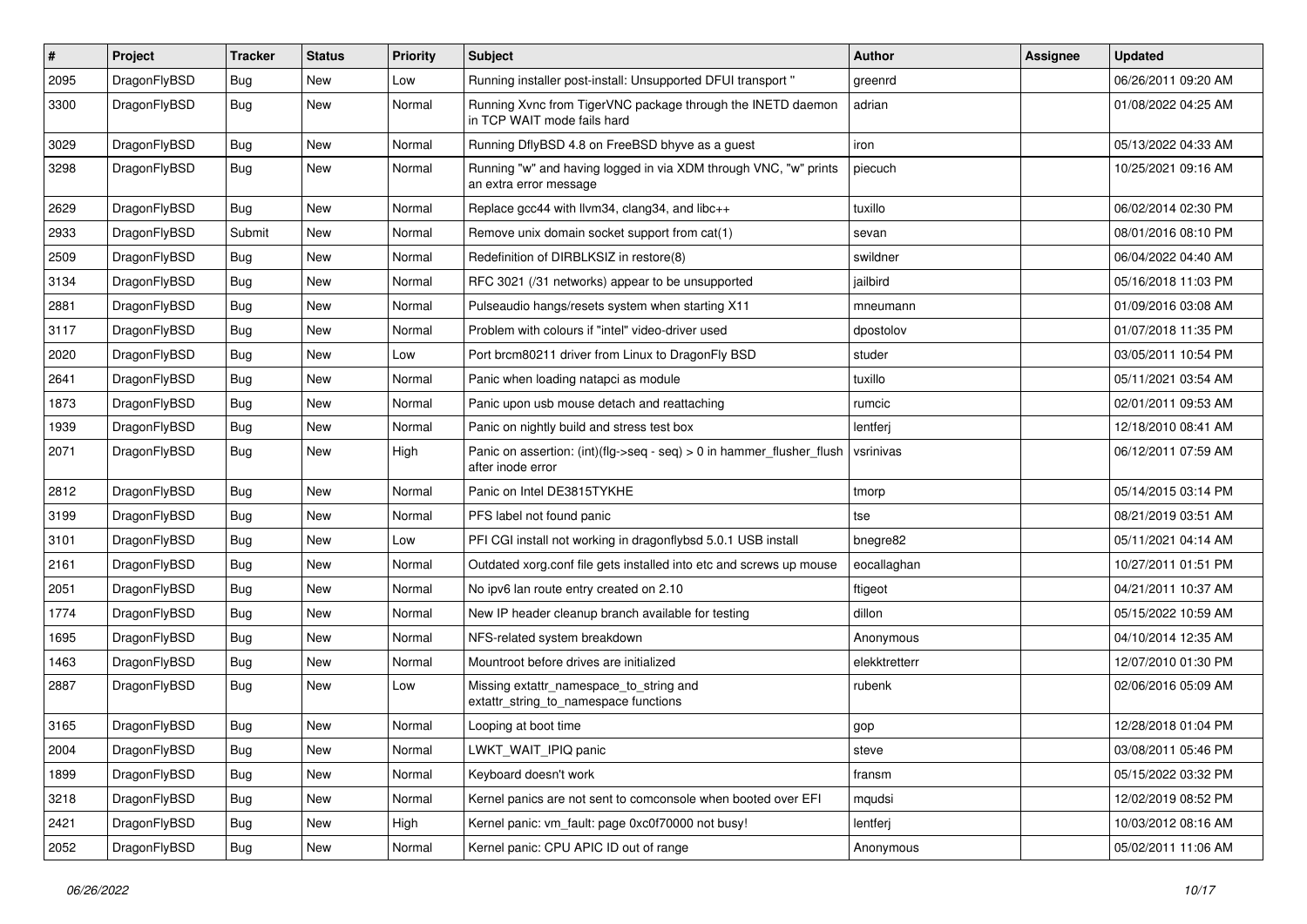| $\vert$ # | Project      | <b>Tracker</b> | <b>Status</b> | <b>Priority</b> | <b>Subject</b>                                                                                                                                              | Author       | Assignee | <b>Updated</b>      |
|-----------|--------------|----------------|---------------|-----------------|-------------------------------------------------------------------------------------------------------------------------------------------------------------|--------------|----------|---------------------|
| 3129      | DragonFlyBSD | <b>Bug</b>     | <b>New</b>    | High            | Kernel panic with 5.2.0 on A2SDi-4C-HLN4F                                                                                                                   | stateless    |          | 04/24/2018 12:50 AM |
| 3224      | DragonFlyBSD | <b>Bug</b>     | <b>New</b>    | Normal          | Kernel panic when trying to ping6                                                                                                                           | zhtw         |          | 03/08/2020 08:55 AM |
| 3235      | DragonFlyBSD | <b>Bug</b>     | <b>New</b>    | Normal          | Kernel panic in devfs vnops.c                                                                                                                               | mneumann     |          | 04/28/2020 07:00 AM |
| 2891      | DragonFlyBSD | Bug            | <b>New</b>    | Normal          | Kernel panic in IEEE802.11 related code                                                                                                                     | shamaz       |          | 05/29/2016 05:49 PM |
| 1594      | DragonFlyBSD | <b>Bug</b>     | <b>New</b>    | Normal          | Kernel panic during boot from Live CD on Dell E6400                                                                                                         | bodie        |          | 05/11/2021 03:54 AM |
| 3247      | DragonFlyBSD | <b>Bug</b>     | <b>New</b>    | Normal          | Kernel panic doing nothing much                                                                                                                             | phma         |          | 09/12/2020 11:40 PM |
| 2250      | DragonFlyBSD | <b>Bug</b>     | <b>New</b>    | Normal          | Kernel panic                                                                                                                                                | adamk        |          | 11/23/2018 01:10 AM |
| 2473      | DragonFlyBSD | Bug            | <b>New</b>    | Normal          | Kernel crash when trying to up the wpi0 device (Dfly<br>v3.3.0.758.g47388-DEVELOPMENT)                                                                      | tomaz        |          | 02/24/2014 08:50 AM |
| 3280      | DragonFlyBSD | <b>Bug</b>     | <b>New</b>    | Normal          | KMS console and i915(4) not working in 6.0                                                                                                                  | cmusser      |          | 07/10/2021 03:35 AM |
| 1192      | DragonFlyBSD | Submit         | <b>New</b>    | Normal          | KKASSERTs in sys/kern/uipc_{msg,socket}.c are too strict                                                                                                    | rumcic       |          | 05/11/2021 04:07 AM |
| 2994      | DragonFlyBSD | Bug            | <b>New</b>    | Normal          | Intermittent boot hangs after git: hammer - HAMMER Version 7                                                                                                | davshao      |          | 03/30/2017 02:06 PM |
| 3120      | DragonFlyBSD | <b>Bug</b>     | <b>New</b>    | Normal          | Intel AC 8260 firmware does not load                                                                                                                        | Vintodrimmer |          | 08/28/2018 03:30 AM |
| 2859      | DragonFlyBSD | Bug            | <b>New</b>    | Low             | Installer configuration menu always highlights "Select timezone", no<br>matter which step was last completed.                                               | cgag         |          | 12/02/2015 01:54 PM |
| 2858      | DragonFlyBSD | <b>Bug</b>     | New           | Low             | Installer "Local or UTC" question should have "No" selected by<br>default.                                                                                  | cgag         |          | 12/02/2015 01:18 PM |
| 1836      | DragonFlyBSD | <b>Bug</b>     | <b>New</b>    | Normal          | Incorrect TCP checksum show up in tcpdump                                                                                                                   | robgar1      |          | 05/15/2022 11:22 AM |
| 2535      | DragonFlyBSD | <b>Bug</b>     | <b>New</b>    | Normal          | Imap processes apparentlt blocked on disk I/O                                                                                                               | ftigeot      |          | 04/02/2013 09:31 AM |
| 1882      | DragonFlyBSD | Bug            | <b>New</b>    | Low             | Idea for handling new USB vendor/device codes                                                                                                               | bmk          |          | 10/20/2010 12:15 PM |
| 3215      | DragonFlyBSD | <b>Bug</b>     | <b>New</b>    | Normal          | Hang in todrain(3) after write(3)                                                                                                                           | noloader     |          | 11/25/2019 03:08 PM |
| 2738      | DragonFlyBSD | Bug            | <b>New</b>    | Normal          | Hammer: Strange behavior when trying to recover old version of<br>moved file                                                                                | roland       |          | 11/20/2014 08:02 AM |
| 2915      | DragonFlyBSD | <b>Bug</b>     | <b>New</b>    | High            | Hammer mirror-copy problem                                                                                                                                  | : dfbsd      |          | 08/25/2016 05:28 AM |
| 3194      | DragonFlyBSD | Bug            | <b>New</b>    | High            | Hammer kernel crash on mirror-stream of PFS after upgrade<br>(assertion "cursor->flags &<br>HAMMER_CURSOR_ITERATE_CHECK" failed in<br>hammer_btree_iterate) | Anonymous    |          | 06/29/2019 01:32 PM |
| 1907      | DragonFlyBSD | Bug            | <b>New</b>    | Normal          | Hammer crash in hammer flusher flush()                                                                                                                      | swildner     |          | 11/11/2010 05:07 AM |
| 2852      | DragonFlyBSD | <b>Bug</b>     | New           | Normal          | Hammer File System - hangs on undo during system boot / mount -<br>will not recover on DragonFlyBSD newer than 3.6.0                                        | abale        |          | 05/11/2021 04:07 AM |
| 2803      | DragonFlyBSD | <b>Bug</b>     | New           | Normal          | HAMMER: Warning: UNDO area too small!                                                                                                                       | ftigeot      |          | 03/11/2015 03:42 PM |
| 3246      | DragonFlyBSD | Bug            | New           | Normal          | HAMMER2 unable to handle ENOSPC properly                                                                                                                    | tkusumi      |          | 09/04/2020 11:11 AM |
| 3249      | DragonFlyBSD | <b>Bug</b>     | New           | Normal          | HAMMER2 fsync(2) not working properly                                                                                                                       | tkusumi      |          | 09/21/2020 07:07 AM |
| 2287      | DragonFlyBSD | Bug            | New           | Normal          | HAMMER(ROOT) Illegal UNDO TAIL signature at<br>300000001967c000                                                                                             | y0n3t4n1     |          | 11/07/2018 01:22 AM |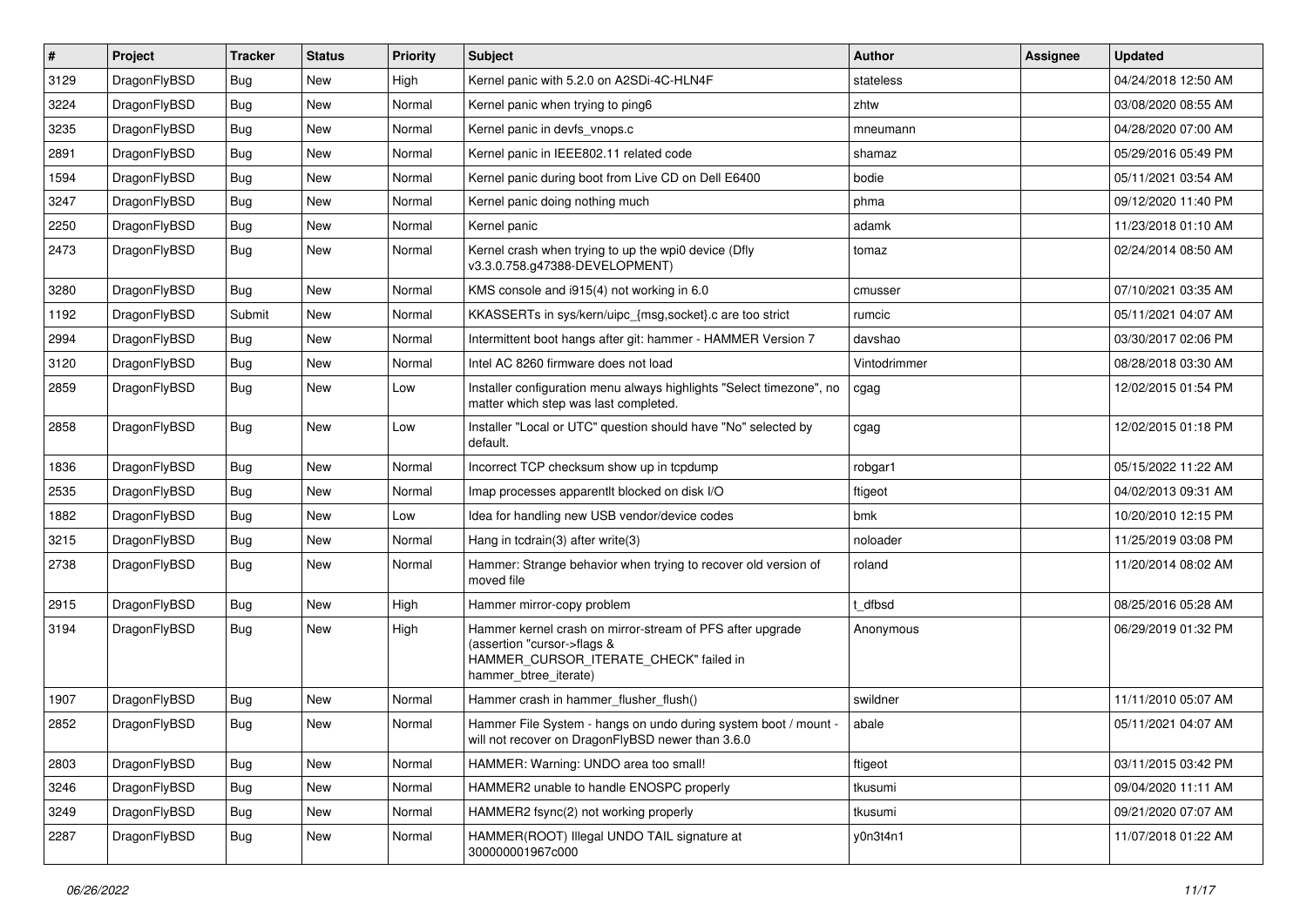| $\vert$ # | Project      | <b>Tracker</b> | <b>Status</b> | <b>Priority</b> | <b>Subject</b>                                                                                            | Author        | <b>Assignee</b> | <b>Updated</b>      |
|-----------|--------------|----------------|---------------|-----------------|-----------------------------------------------------------------------------------------------------------|---------------|-----------------|---------------------|
| 2863      | DragonFlyBSD | Bug            | <b>New</b>    | Normal          | HAMMER synch tid is zero                                                                                  | shamaz        |                 | 12/12/2015 11:24 PM |
| 2647      | DragonFlyBSD | Bug            | <b>New</b>    | Normal          | HAMMER panic on 3.6.0                                                                                     | tuxillo       |                 | 05/11/2021 03:54 AM |
| 2898      | DragonFlyBSD | Bug            | <b>New</b>    | Normal          | HAMMER panic                                                                                              | pavalos       |                 | 11/03/2018 07:05 AM |
| 3047      | DragonFlyBSD | Bug            | <b>New</b>    | Normal          | HAMMER critical write error                                                                               | samuel        |                 | 06/19/2019 09:50 AM |
| 3301      | DragonFlyBSD | <b>Bug</b>     | <b>New</b>    | Normal          | Gkrellm from the packages is not showing logged in users in main<br>window, logged in users always $== 0$ | adrian        |                 | 01/08/2022 04:24 AM |
| 2674      | DragonFlyBSD | Bug            | <b>New</b>    | Normal          | <b>GPT Support</b>                                                                                        | ftigeot       |                 | 12/28/2015 02:54 PM |
| 1947      | DragonFlyBSD | Bug            | New           | Low             | GA-880GM-UD2H (rev. 1.3) AHCI fails to detect disks at the end of<br>the RAID controller                  | eocallaghan   |                 | 11/27/2021 08:46 AM |
| 1877      | DragonFlyBSD | Bug            | New           | Normal          | Freeze during 1st hammer cleanup after new install                                                        | elekktretterr |                 | 05/15/2022 11:43 AM |
| 3201      | DragonFlyBSD | Submit         | <b>New</b>    | Normal          | Fixes make search display                                                                                 | htse          |                 | 08/20/2021 04:02 PM |
| 3266      | DragonFlyBSD | Bug            | New           | High            | Filesystems broken due to "KKASSERT(count &<br>TOK_COUNTMASK);"                                           | tkusumi       |                 | 03/15/2021 01:21 PM |
| 2072      | DragonFlyBSD | <b>Bug</b>     | <b>New</b>    | Normal          | Fatal trap 12: stopped at lwkt_send_ipiq3                                                                 | rumcic        |                 | 05/17/2011 04:12 AM |
| 2799      | DragonFlyBSD | Bug            | <b>New</b>    | Normal          | Fatal trap 12 caused by moused(8) -p /dev/cual0                                                           | opvalues      |                 | 03/04/2015 11:01 PM |
| 3147      | DragonFlyBSD | Submit         | New           | Normal          | Enable headless installation                                                                              | ddegroot      |                 | 10/09/2018 01:25 PM |
| 3124      | DragonFlyBSD | Bug            | <b>New</b>    | High            | DragonFlyBSD 5.0.2 with Hammer2 with UEFI install doesn't boot                                            | wiesl         |                 | 06/18/2019 05:07 AM |
| 3197      | DragonFlyBSD | Bug            | <b>New</b>    | Normal          | DragonFly upgrades                                                                                        | tse           |                 | 04/18/2020 04:18 PM |
| 2619      | DragonFlyBSD | Bug            | <b>New</b>    | Normal          | DragonFly 3.6 can't be installed on a 6TB volume                                                          | ftigeot       |                 | 02/23/2014 11:55 PM |
| 2595      | DragonFlyBSD | Bug            | New           | Normal          | DragonFly 3.4.3 crashes on SUN Blade X6250 with Qlogic ISP 2432<br>FC card                                | Turvamies     |                 | 10/07/2013 11:53 AM |
| 2495      | DragonFlyBSD | Bug            | <b>New</b>    | High            | DFBSD v3.3.0.960.g553fe7 - ocnt != 0" failed in<br>prop_object_release                                    | tuxillo       |                 | 05/31/2022 04:08 PM |
| 2498      | DragonFlyBSD | <b>Bug</b>     | New           | Normal          | DFBSD v3.2.2-RELEASE - LIST_FIRST(&bp->b_dep) == NULL"<br>failed in vfs vmio release                      | tuxillo       |                 | 05/31/2022 04:09 PM |
| 1959      | DragonFlyBSD | <b>Bug</b>     | <b>New</b>    | Normal          | DFBSD v2.9.1.422.gc98f2 - Panic during boot - IPv6 and PF                                                 | tuxillo       |                 | 01/13/2011 03:37 AM |
| 2171      | DragonFlyBSD | Bug            | <b>New</b>    | Normal          | DFBSD v2.13.0.151.gdc8442 - panic: assertion "(*ptep &<br>$(PG$ MANAGED $ PG$ V)) == PG V"                | tuxillo       |                 | 11/04/2011 05:06 PM |
| 2166      | DragonFlyBSD | Bug            | New           | Normal          | DFBSD v2.13.0.109.g05b9d - Strange lockups                                                                | tuxillo       |                 | 10/29/2011 11:20 AM |
| 2129      | DragonFlyBSD | <b>Bug</b>     | New           | Normal          | DFBSD v2.11.0.661.gf9438 i386 - panic: lockmgr thrd_sleep                                                 | tuxillo       |                 | 09/05/2011 09:49 AM |
| 2084      | DragonFlyBSD | <b>Bug</b>     | New           | Normal          | DFBSD v2.11.0.242.g4d317 - panic: zone: entry not free                                                    | tuxillo       |                 | 07/03/2012 01:23 AM |
| 2078      | DragonFlyBSD | <b>Bug</b>     | New           | Normal          | DFBSD i386 v2.11.0.201.g3ed2f - Panic during installworld into a<br>vn0 device                            | tuxillo       |                 | 05/19/2011 07:50 PM |
| 2283      | DragonFlyBSD | <b>Bug</b>     | New           | Normal          | DFBSD DragonFly v2.13.0.957.g4f459 - pmap_release: page<br>should already be gone 0xc27120bc              | tuxillo       |                 | 01/23/2012 03:03 AM |
| 3208      | DragonFlyBSD | <b>Bug</b>     | New           | Normal          | Crash related to nfsd                                                                                     | tse           |                 | 06/11/2020 05:52 AM |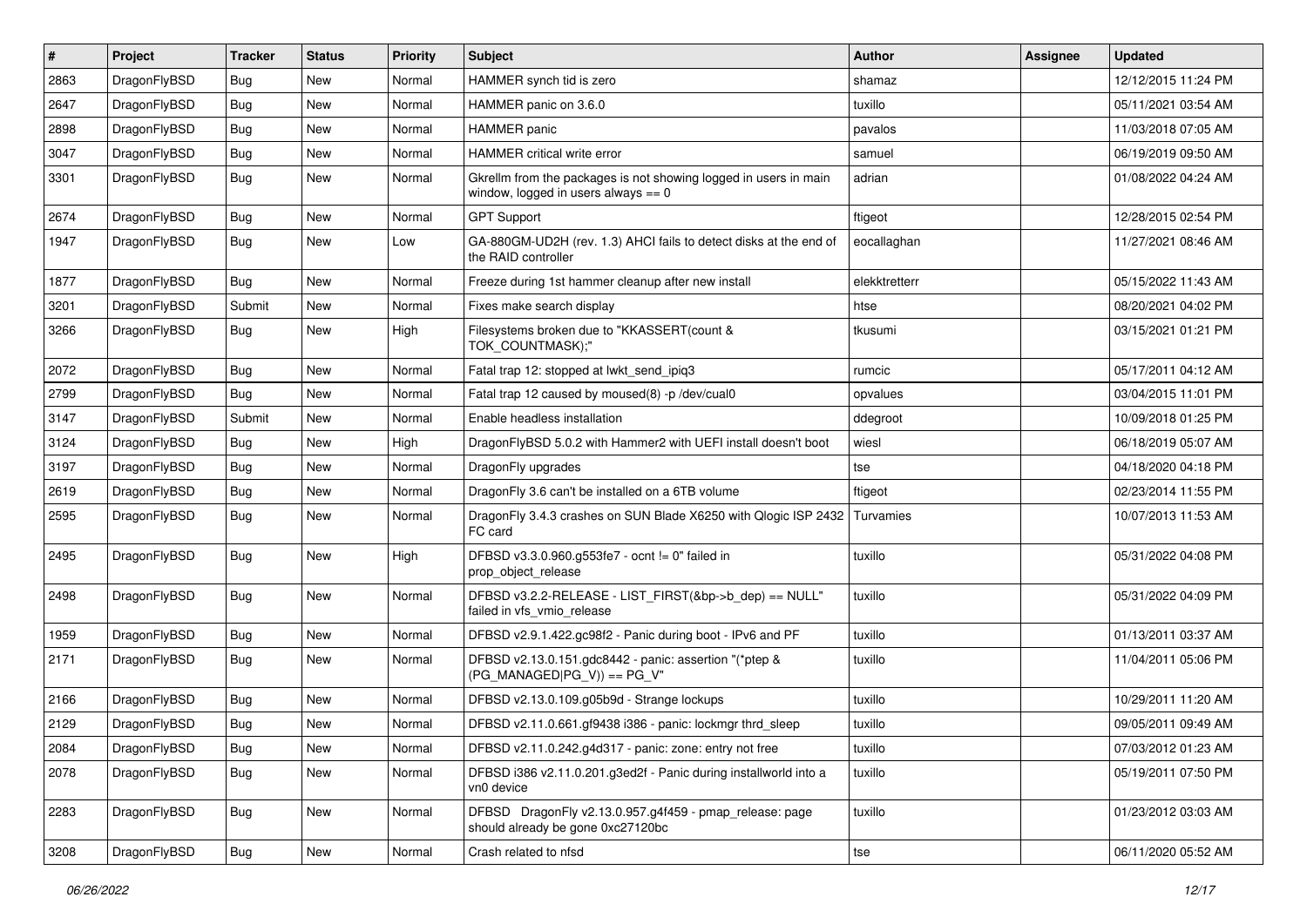| $\sharp$ | Project      | <b>Tracker</b> | <b>Status</b> | <b>Priority</b> | Subject                                                                                          | Author       | Assignee | <b>Updated</b>      |
|----------|--------------|----------------|---------------|-----------------|--------------------------------------------------------------------------------------------------|--------------|----------|---------------------|
| 2444     | DragonFlyBSD | Bug            | <b>New</b>    | Normal          | Crash during Hammer overnight cleanup                                                            | justin       |          | 11/04/2012 07:58 AM |
| 3281     | DragonFlyBSD | <b>Bug</b>     | <b>New</b>    | Normal          | Crash after leaving unattended for a while                                                       | bhaible      |          | 07/10/2021 03:32 AM |
| 1916     | DragonFlyBSD | Bug            | New           | Normal          | Constant crashes on x86_64 with UFS                                                              | lentferj     |          | 11/21/2010 07:40 PM |
| 2611     | DragonFlyBSD | Bug            | New           | Normal          | Change in IP address results in network not working                                              | phma         |          | 12/05/2013 07:55 PM |
| 1961     | DragonFlyBSD | Bug            | New           | Normal          | Can't create dump from DDB                                                                       | shamaz       |          | 01/29/2011 09:02 PM |
| 3313     | DragonFlyBSD | Bug            | <b>New</b>    | Normal          | Can't boot from my live USB at all. The kernel loading process<br>hangs.                         | rempas       |          | 06/03/2022 12:16 AM |
| 1786     | DragonFlyBSD | Bug            | <b>New</b>    | Normal          | Calling NULL function pointer initiates panic loop                                               | sjg          |          | 10/11/2010 05:28 PM |
| 2210     | DragonFlyBSD | Bug            | New           | Normal          | Bugtracker cannot assign default project for new users                                           | ahuete.devel |          | 11/17/2011 11:30 AM |
| 2630     | DragonFlyBSD | Bug            | <b>New</b>    | Normal          | Bring in latest iconv fixes from FreeBSD10 as well as csmapper<br>updates                        | tuxillo      |          | 05/11/2021 03:54 AM |
| 2434     | DragonFlyBSD | Bug            | <b>New</b>    | Normal          | BTX Halted - Boot fails on USB/GUI                                                               | lucmv        |          | 10/17/2012 08:12 PM |
| 1975     | DragonFlyBSD | <b>Bug</b>     | New           | Normal          | Applications seg fault in select() and poll()                                                    | rumcic       |          | 05/31/2022 02:58 PM |
| 2430     | DragonFlyBSD | <b>Bug</b>     | New           | Normal          | Alternate Password Hash method                                                                   | robin.carey1 |          | 10/07/2012 06:28 AM |
| 2921     | DragonFlyBSD | Submit         | <b>New</b>    | Normal          | Allow moused to accept userland mouse events                                                     | tautolog     |          | 05/11/2021 04:08 AM |
| 3189     | DragonFlyBSD | Bug            | New           | Normal          | Allow DragonFly Mail Agent to accept an alternate config via<br>command line switch              | iang         |          | 08/16/2021 12:42 AM |
| 2423     | DragonFlyBSD | <b>Bug</b>     | New           | Urgent          | After multiple panics/locks, hitting KKASSERT in<br>hammer init cursor                           | rumcic       |          | 09/18/2012 02:28 AM |
| 3276     | DragonFlyBSD | Submit         | New           | Normal          | Add option controlling whether gpt expand expands the last partition<br>(needs testing)          | falsifian    |          | 07/10/2021 03:35 AM |
| 3227     | DragonFlyBSD | Submit         | <b>New</b>    | Normal          | Add HAMMER2 instructions in the installation medium README                                       | daftaupe     |          | 03/26/2020 03:34 PM |
| 3135     | DragonFlyBSD | Submit         | <b>New</b>    | Normal          | Add EVFILT_RECV and EVFILT_SEND                                                                  | tautolog     |          | 05/25/2018 09:59 PM |
| 1923     | DragonFlyBSD | <b>Bug</b>     | <b>New</b>    | Normal          | Abysmal NFS performance with IPv6                                                                | ftigeot      |          | 12/05/2010 09:34 PM |
| 2568     | DragonFlyBSD | <b>Bug</b>     | New           | Normal          | AHCI panic                                                                                       | josepht      |          | 06/07/2013 05:52 PM |
| 3107     | DragonFlyBSD | Bug            | New           | Low             | ACPI interrupt storm when loading i915 on Lenovo T460                                            | oyvinht      |          | 07/15/2020 07:01 AM |
| 2117     | DragonFlyBSD | <b>Bug</b>     | New           | High            | ACPI and/or bce(4) problem with 2.11.0.673.g0d557 on HP DL380<br>G6                              | pauska       |          | 08/22/2011 10:15 AM |
| 2816     | DragonFlyBSD | Bug            | New           | Normal          | A multitasking process being debugged can get stuck                                              | phma         |          | 05/19/2015 03:57 AM |
| 2138     | DragonFlyBSD | Bug            | <b>New</b>    | Normal          | > 100% CPU usage                                                                                 | robin.carey1 |          | 09/26/2011 12:20 PM |
| 2688     | DragonFlyBSD | Bug            | New           | Normal          | 67613368bdda7 Fix wrong checks for U4B presence Asrock Z77M<br>difficulty detecting USB keyboard | davshao      |          | 06/28/2014 07:08 PM |
| 2107     | DragonFlyBSD | <b>Bug</b>     | <b>New</b>    | Normal          | 2.10.1 sata dvd drive issue                                                                      | ausppc       |          | 07/31/2011 08:41 PM |
| 2652     | DragonFlyBSD | <b>Bug</b>     | <b>New</b>    | Normal          | 189a0ff3761b47  ix: Implement MSI-X support locks up Lenovo<br>S10 Intel Atom n270               | davshao      |          | 05/14/2014 01:55 AM |
| 599      | DragonFlyBSD | Bug            | New           | Urgent          | 1.9.0 reproducable panic                                                                         | pavalos      |          | 12/22/2010 01:08 AM |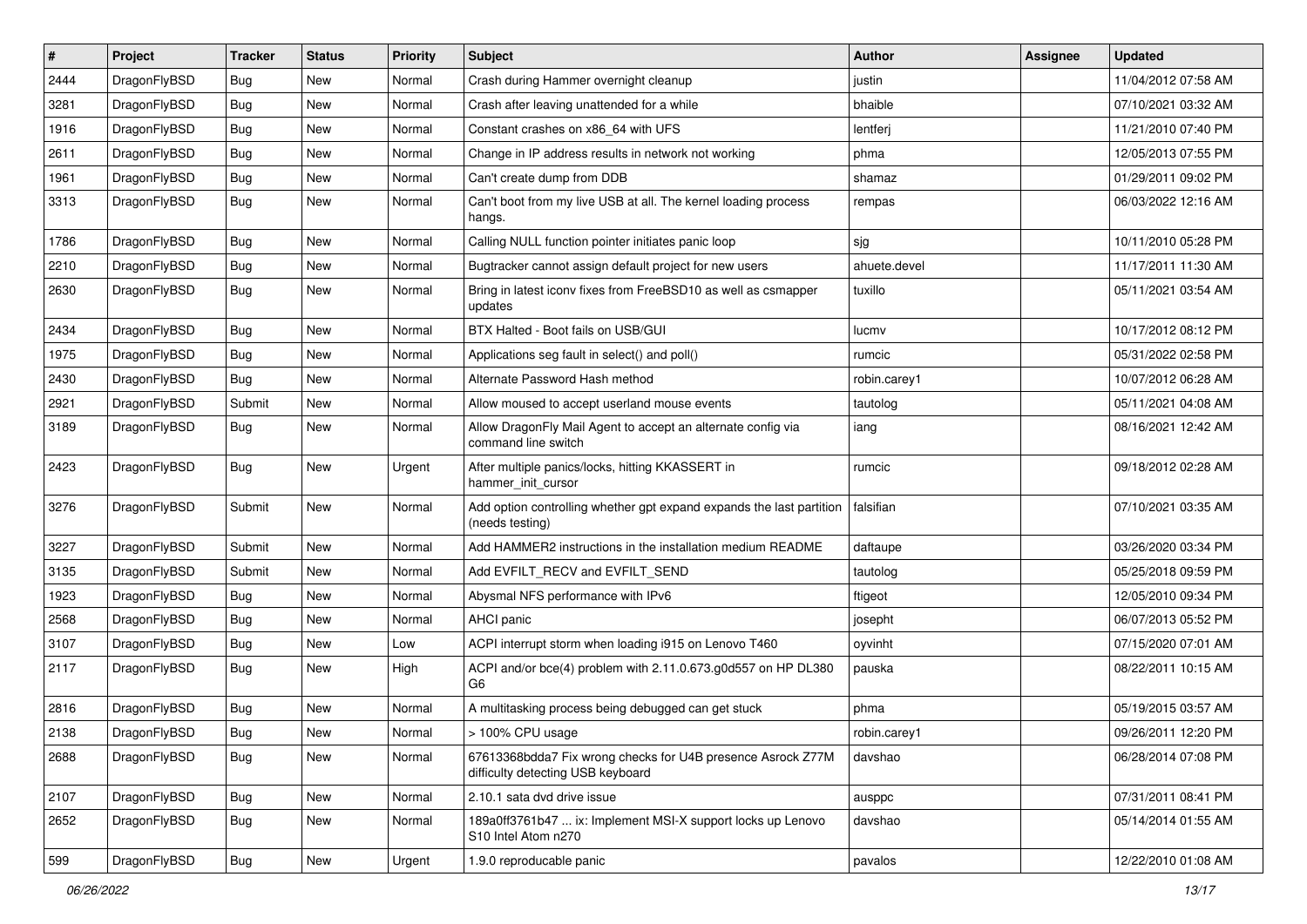| $\#$ | Project      | <b>Tracker</b> | <b>Status</b> | <b>Priority</b> | <b>Subject</b>                                                                                            | Author            | <b>Assignee</b> | <b>Updated</b>      |
|------|--------------|----------------|---------------|-----------------|-----------------------------------------------------------------------------------------------------------|-------------------|-----------------|---------------------|
| 2835 | DragonFlyBSD | <b>Bug</b>     | New           | Normal          | /usr/include/c++/5.0/bits/c++locale.h likes<br>POSIX_C_SOURCE>=200809                                     | davshao           |                 | 11/18/2015 03:40 AM |
| 1990 | DragonFlyBSD | <b>Bug</b>     | New           | Normal          | /mnt too large to mount                                                                                   | peur.neu          |                 | 02/16/2011 11:24 PM |
| 2930 | DragonFlyBSD | <b>Bug</b>     | <b>New</b>    | High            | 'objcache' causes panic during 'nfs_readdir'                                                              | tofergus          |                 | 07/26/2016 01:09 PM |
| 2931 | DragonFlyBSD | <b>Bug</b>     | New           | Low             | 'gdb' of 'vkernel' unable to print backtrace                                                              | tofergus          |                 | 07/26/2016 01:51 PM |
| 2565 | DragonFlyBSD | <b>Bug</b>     | New           | Normal          | "ifconfig ix0 up" panic                                                                                   | Itpig402a         |                 | 06/03/2013 05:46 AM |
| 2657 | DragonFlyBSD | <b>Bug</b>     | New           | High            | Needs acl to migrate our servers                                                                          | ferney            |                 | 03/31/2014 11:37 AM |
| 2797 | DragonFlyBSD | Bug            | In Progress   | Low             | vkernels with & without machdep.pmap mmu optimize                                                         | yellowrabbit2010  |                 | 11/27/2021 08:06 AM |
| 3021 | DragonFlyBSD | <b>Bug</b>     | In Progress   | Normal          | sys/dev/drm/i915/i915_gem_stolen.c:115]: (error) Signed integer<br>overflow for expression '65535<<20'    | dcb               |                 | 04/11/2017 12:46 PM |
| 1368 | DragonFlyBSD | <b>Bug</b>     | In Progress   | Normal          | suspend signal race?                                                                                      | qhwt+dfly         |                 | 05/11/2021 03:51 AM |
| 1218 | DragonFlyBSD | <b>Bug</b>     | In Progress   | Normal          | panic: assertion: $error == 0$ in hammer start transaction                                                | rumcic            |                 | 05/11/2021 04:00 AM |
| 2296 | DragonFlyBSD | Bug            | In Progress   | High            | panic: assertion "m->wire count > 0" failed                                                               | thomas.nikolajsen |                 | 08/30/2012 06:09 AM |
| 1661 | DragonFlyBSD | <b>Bug</b>     | In Progress   | Normal          | panic on password entry mount smb filesystem                                                              | vsrinivas         |                 | 11/27/2021 08:29 AM |
| 2013 | DragonFlyBSD | Bug            | In Progress   | Normal          | oversized DMA request loop                                                                                | josepht           |                 | 05/11/2021 04:06 AM |
| 1398 | DragonFlyBSD | Submit         | In Progress   | Normal          | hdestroy(3) restricts hash key to point to malloc'ed space                                                | Anonymous         |                 | 08/20/2021 04:06 PM |
| 1307 | DragonFlyBSD | <b>Bug</b>     | In Progress   | Normal          | hammer tid -2 shows unexpected result                                                                     | corecode          |                 | 10/18/2016 05:29 PM |
| 2282 | DragonFlyBSD | <b>Bug</b>     | In Progress   | Normal          | gdb segfaults with certain corefiles                                                                      | tuxillo           |                 | 01/18/2012 04:40 PM |
| 331  | DragonFlyBSD | <b>Bug</b>     | In Progress   | Normal          | ftpsesame (aka Bridging S01E03)                                                                           | bastyaelvtars     |                 | 03/09/2013 12:28 PM |
| 3011 | DragonFlyBSD | <b>Bug</b>     | In Progress   | Normal          | dragonfly/sys/dev/netif/re/re.c: suspicious code?                                                         | dcb               |                 | 07/29/2017 01:26 AM |
| 2360 | DragonFlyBSD | Bug            | In Progress   | Normal          | Wishlist: virtio driver import                                                                            | vsrinivas         |                 | 06/04/2022 04:16 AM |
| 2631 | DragonFlyBSD | <b>Bug</b>     | In Progress   | Low             | Verify library versioning current with full package build and switch it<br>on (after publishing packages) | tuxillo           |                 | 05/11/2021 04:06 AM |
| 1336 | DragonFlyBSD | <b>Bug</b>     | In Progress   | Normal          | Still looking for reports of missed directory entries w/ HAMMER                                           | dillon            |                 | 05/11/2021 04:00 AM |
| 2731 | DragonFlyBSD | <b>Bug</b>     | In Progress   | Normal          | Screen full of random colors when starting Xorg with Intel Haswell<br>HD Graphics P4600                   | jkatzmaier        |                 | 11/12/2014 04:08 PM |
| 884  | DragonFlyBSD | Bug            | In Progress   | High            | Performance/memory problems under filesystem IO load                                                      | hasso             |                 | 05/11/2021 03:50 AM |
| 3317 | DragonFlyBSD | <b>Bug</b>     | In Progress   | Normal          | Network vtnet0 not working on Hetzner cloud                                                               | mneumann          |                 | 06/18/2022 03:55 AM |
| 3310 | DragonFlyBSD | <b>Bug</b>     | In Progress   | Normal          | NVMM+QEMU fail to boot with UEFI: Mem Assist Failed<br>[gpa=0xfffffff0]                                   | liweitianux       |                 | 01/11/2022 03:22 PM |
| 3111 | DragonFlyBSD | <b>Bug</b>     | In Progress   | High            | Mouse lags every second heavily under X11                                                                 | mneumann          |                 | 12/12/2017 09:46 PM |
| 1502 | DragonFlyBSD | <b>Bug</b>     | In Progress   | Normal          | Lock while deleting files from nohistory HAMMER directories                                               | hasso             |                 | 03/10/2013 04:28 AM |
| 2414 | DragonFlyBSD | Bug            | In Progress   | Normal          | Lenovo S10 acpi freeze (not new)                                                                          | davshao           |                 | 05/11/2021 04:13 AM |
| 3269 | DragonFlyBSD | <b>Bug</b>     | In Progress   | Normal          | Is double-buffer'd buf still required by HAMMER2 ?                                                        | tkusumi           |                 | 05/12/2021 04:09 PM |
| 1744 | DragonFlyBSD | <b>Bug</b>     | In Progress   | Normal          | HAMMER fsstress panic in hammer_setup_child_callback                                                      | vsrinivas         |                 | 05/11/2021 04:05 AM |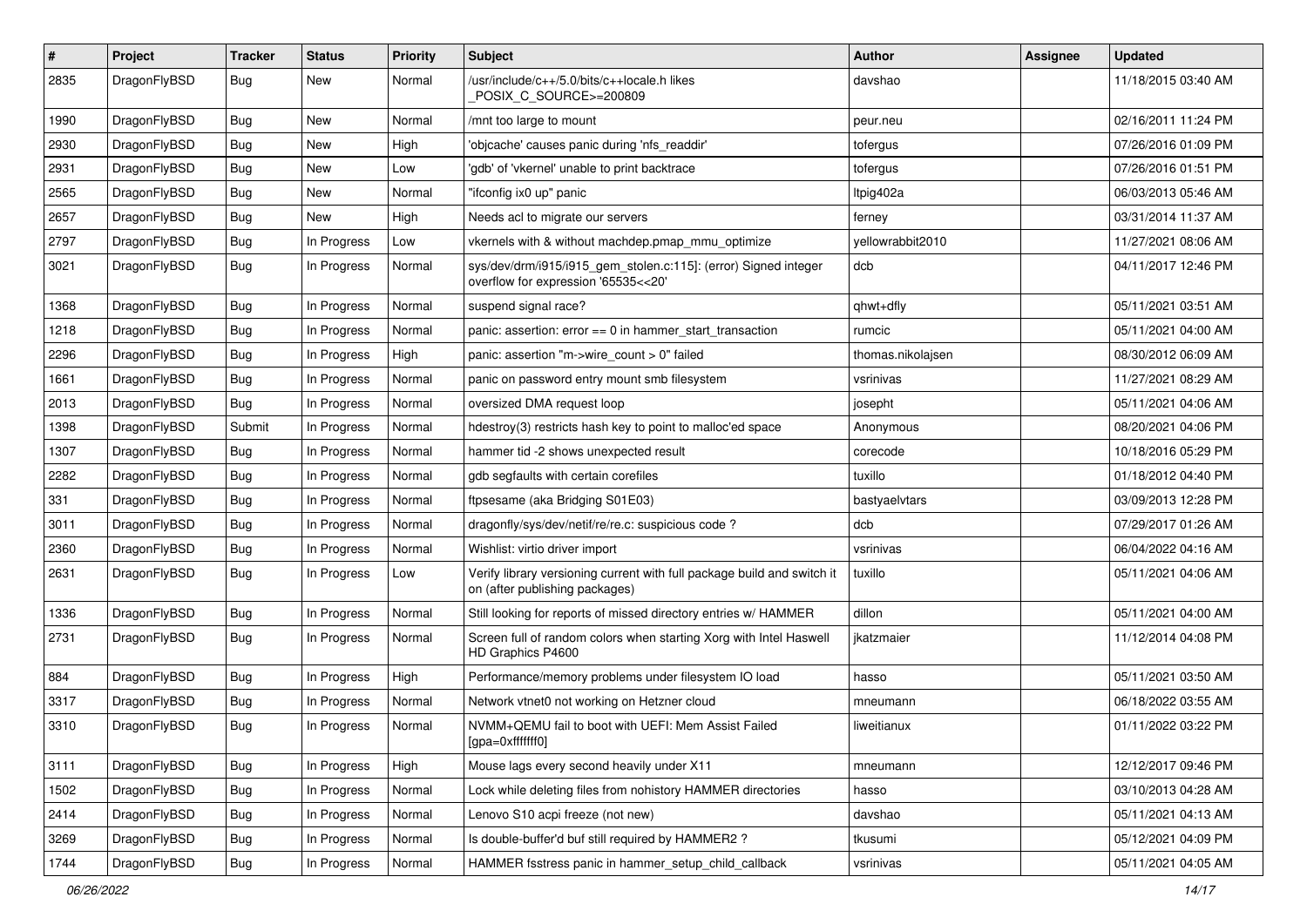| $\sharp$ | Project      | <b>Tracker</b> | <b>Status</b> | <b>Priority</b> | Subject                                                                                                                                                   | <b>Author</b>      | Assignee | <b>Updated</b>      |
|----------|--------------|----------------|---------------|-----------------|-----------------------------------------------------------------------------------------------------------------------------------------------------------|--------------------|----------|---------------------|
| 1749     | DragonFlyBSD | Bug            | In Progress   | Normal          | HAMMER fsstress panic in hammer_flush_inode_core<br>'ip->flush state != HAMMER FST FLUSH'                                                                 | vsrinivas          |          | 05/11/2021 04:06 AM |
| 1669     | DragonFlyBSD | <b>Bug</b>     | In Progress   | Normal          | Drive wont open using button                                                                                                                              | elekktretterr      |          | 02/29/2012 12:05 PM |
| 3299     | DragonFlyBSD | Bug            | In Progress   | Normal          | DragonFlyBSD reports utterly wrong uptime (most of the time, right<br>after booting in)                                                                   | adrian             |          | 11/11/2021 01:43 PM |
| 2499     | DragonFlyBSD | <b>Bug</b>     | In Progress   | Urgent          | DRAGONFLY 3 2 lockd not responding correctly                                                                                                              | Nerzhul            |          | 01/22/2013 12:47 PM |
| 2351     | DragonFlyBSD | <b>Bug</b>     | In Progress   | Normal          | DFBSD v3.1.0.579.g44ccf - Stuck during startup, random freezes                                                                                            | tuxillo            |          | 04/24/2012 08:21 AM |
| 2345     | DragonFlyBSD | <b>Bug</b>     | In Progress   | Normal          | DFBSD v3.1.0.457.gd679f - NFS panic on diskless station                                                                                                   | tuxillo            |          | 04/07/2012 05:22 PM |
| 3113     | DragonFlyBSD | <b>Bug</b>     | In Progress   | Urgent          | Booting vKernel fails due being out of swap space                                                                                                         | tcullen            |          | 05/11/2021 04:14 AM |
| 1148     | DragonFlyBSD | <b>Bug</b>     | In Progress   | Low             | BCM4311 wireless network adapter detected but not functional                                                                                              | archimedes.gaviola |          | 05/11/2021 04:00 AM |
| 1181     | DragonFlyBSD | <b>Bug</b>     | In Progress   | Normal          | ACX111 panic                                                                                                                                              | elekktretterr      |          | 05/11/2021 04:00 AM |
| 604      | DragonFlyBSD | <b>Bug</b>     | In Progress   | Normal          | 1.8.1-RELEASE - clock runs fast on mainboard ASUS P5A-B                                                                                                   | yeti               |          | 05/11/2021 03:55 AM |
| 725      | DragonFlyBSD | <b>Bug</b>     | In Progress   | Low             | 'make distribution' fails w/'ro' /usr/obj                                                                                                                 | c.turner           |          | 03/09/2013 01:01 PM |
| 1387     | DragonFlyBSD | <b>Bug</b>     | Feedback      | Normal          | zero-size malloc and ps: kvm getprocs: Bad address                                                                                                        | qhwt+dfly          |          | 05/11/2021 04:00 AM |
| 243      | DragonFlyBSD | <b>Bug</b>     | Feedback      | Normal          | weird behavior in the shell                                                                                                                               | swildner           |          | 05/31/2022 02:51 PM |
| 1429     | DragonFlyBSD | <b>Bug</b>     | Feedback      | Normal          | vkernel bug - "mfree: m->m_nextpkt != NULL"                                                                                                               | dillon             |          | 05/11/2021 04:00 AM |
| 2957     | DragonFlyBSD | <b>Bug</b>     | Feedback      | Normal          | swapoff -a followed by swapon -a doesn't give your swap back                                                                                              | neilb              |          | 10/09/2016 04:17 AM |
| 2090     | DragonFlyBSD | <b>Bug</b>     | Feedback      | Normal          | snd_hda does not support headphone automute                                                                                                               | justin             |          | 03/29/2012 08:03 PM |
| 1563     | DragonFlyBSD | <b>Bug</b>     | Feedback      | Normal          | reset(1) doesn't reset terminal to the defaults                                                                                                           | hasso              |          | 03/10/2013 04:17 AM |
| 1489     | DragonFlyBSD | <b>Bug</b>     | Feedback      | Normal          | panic: ufs dirbad: bad dir                                                                                                                                | rumcic             |          | 03/10/2013 04:34 AM |
| 1249     | DragonFlyBSD | <b>Bug</b>     | Feedback      | Normal          | panic: ffs vfree: freeing free inode                                                                                                                      | rumcic             |          | 03/10/2013 05:13 AM |
| 1577     | DragonFlyBSD | <b>Bug</b>     | Feedback      | Normal          | panic: assertion: leaf->base.obj_id == ip->obj_id in<br>hammer_ip_delete_range                                                                            | qhwt+dfly          |          | 05/11/2021 04:01 AM |
| 1481     | DragonFlyBSD | Bug            | Feedback      | Normal          | panic: assertion: kva_p(buf) in soopt_from_kbuf (after ipfw pipe<br>show, 2.2.1-R)                                                                        | combiner           |          | 05/11/2021 04:01 AM |
| 1448     | DragonFlyBSD | <b>Bug</b>     | Feedback      | Normal          | panic: assertion: _tp->tt_msg->tt_cpuid == mycpuid in<br>tcp_callout_active tcp_output tcp_usr_send netmsg_pru_send<br>netmsg_service tcpmsg_service_loop | dillon             |          | 05/11/2021 04:00 AM |
| 1282     | DragonFlyBSD | <b>Bug</b>     | Feedback      | Normal          | panic (trap 12) when booting SMP kernel on Atom 330 (dual core)                                                                                           | tomaz.borstnar     |          | 05/11/2021 04:00 AM |
| 1672     | DragonFlyBSD | <b>Bug</b>     | Feedback      | Normal          | panic (trap 12) around btree search() in 2.4.1-RELEASE                                                                                                    | floid              |          | 01/19/2015 03:36 AM |
| 1101     | DragonFlyBSD | Bug            | Feedback      | Normal          | ohci related panic                                                                                                                                        | polachok           |          | 05/11/2021 04:00 AM |
| 1745     | DragonFlyBSD | Bug            | Feedback      | Normal          | kmalloc panic                                                                                                                                             | josepht            |          | 05/11/2021 04:05 AM |
| 1824     | DragonFlyBSD | <b>Bug</b>     | Feedback      | Normal          | kernel panic, x86, 2.7.3.859.ge5104                                                                                                                       | akirchhoff135014   |          | 03/10/2013 07:49 AM |
| 285      | DragonFlyBSD | Bug            | Feedback      | Low             | interrupt latency with re without ip address configured                                                                                                   | thomas.nikolajsen  |          | 02/20/2014 10:30 AM |
| 1618     | DragonFlyBSD | <b>Bug</b>     | Feedback      | Normal          | collision for 'struct pmap' when using RPC and <sys user.h=""></sys>                                                                                      | carenas            |          | 05/11/2021 04:05 AM |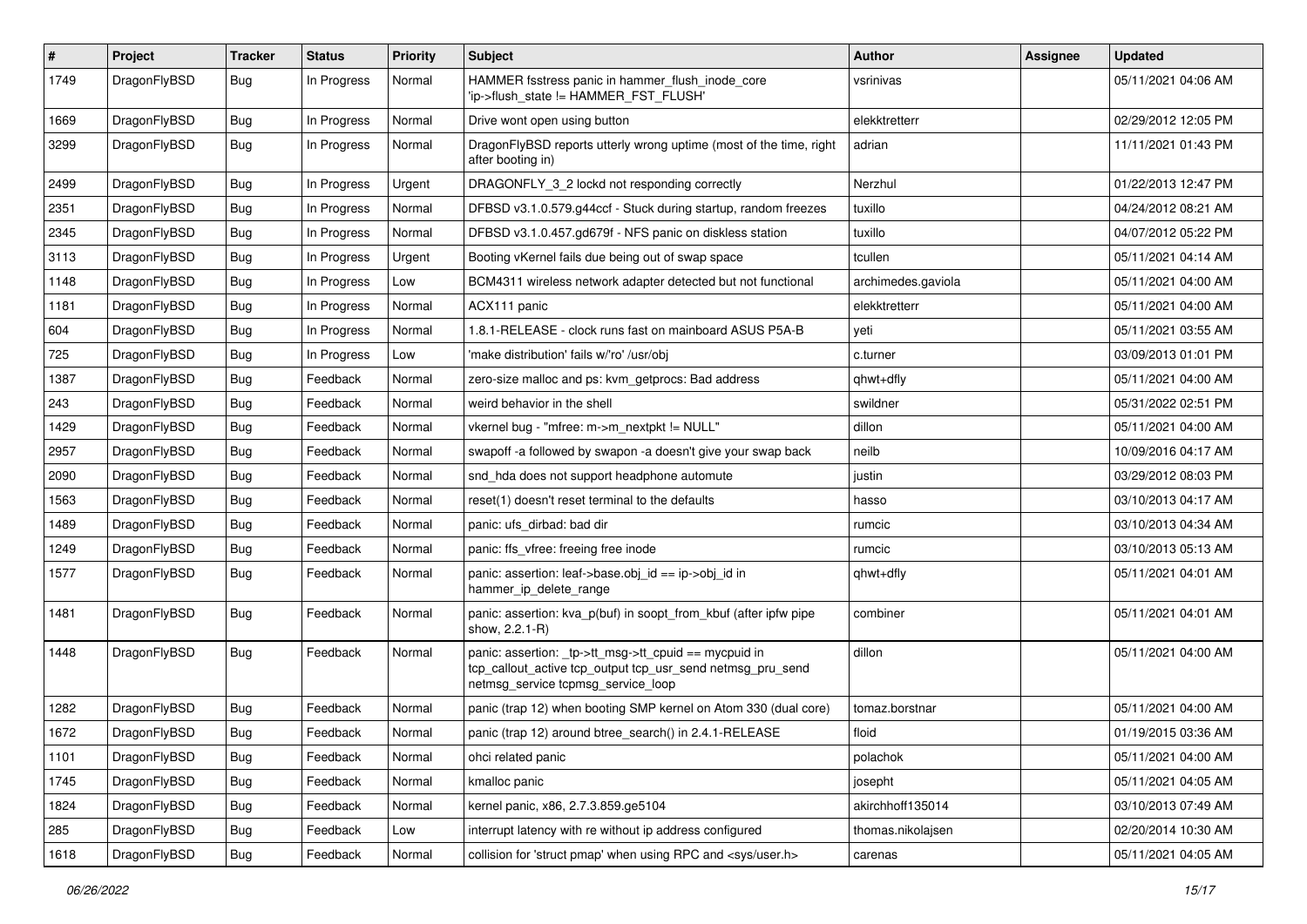| $\sharp$ | Project      | <b>Tracker</b> | <b>Status</b> | <b>Priority</b> | Subject                                                                                                            | <b>Author</b> | <b>Assignee</b> | <b>Updated</b>      |
|----------|--------------|----------------|---------------|-----------------|--------------------------------------------------------------------------------------------------------------------|---------------|-----------------|---------------------|
| 806      | DragonFlyBSD | Bug            | Feedback      | Normal          | boot error on MacBook                                                                                              | tralamazza    |                 | 06/04/2022 05:28 AM |
| 2459     | DragonFlyBSD | Bug            | Feedback      | Normal          | apic problems with HP Probook 4510s                                                                                | thowe         |                 | 11/27/2021 08:22 AM |
| 1521     | DragonFlyBSD | <b>Bug</b>     | Feedback      | Normal          | amd64 2.4 livecd won't mount root at boot                                                                          | bolapara      |                 | 01/28/2018 03:45 AM |
| 1560     | DragonFlyBSD | <b>Bug</b>     | Feedback      | Normal          | Unable to modify partition table on ThinkPad T61p during install                                                   | rehsack       |                 | 01/15/2015 08:57 AM |
| 1454     | DragonFlyBSD | Bug            | Feedback      | Normal          | Unable to boot from external USB DVD drive                                                                         | elekktretterr |                 | 05/11/2021 04:01 AM |
| 846      | DragonFlyBSD | <b>Bug</b>     | Feedback      | Normal          | USB bugs:usb mouse can't used!                                                                                     | frankning     |                 | 01/15/2015 08:36 AM |
| 1613     | DragonFlyBSD | Bug            | Feedback      | Normal          | USB Keyboard not working on master                                                                                 | elekktretterr |                 | 05/11/2021 04:05 AM |
| 2288     | DragonFlyBSD | <b>Bug</b>     | Feedback      | Normal          | Random IO performance loss introduced since January 1st                                                            | lentferj      |                 | 01/23/2013 04:21 PM |
| 1668     | DragonFlyBSD | <b>Bug</b>     | Feedback      | Normal          | Power button not working                                                                                           | elekktretterr |                 | 03/10/2013 06:22 AM |
| 2617     | DragonFlyBSD | Bug            | Feedback      | Normal          | Possible issue with wireless mouse on 3.6 release                                                                  | FilippoMo     |                 | 01/14/2015 03:42 PM |
| 1860     | DragonFlyBSD | <b>Bug</b>     | Feedback      | Normal          | Panic while creating UFS fs on vn(4) for initrd                                                                    | matthias      |                 | 02/29/2012 07:16 AM |
| 1250     | DragonFlyBSD | <b>Bug</b>     | Feedback      | Normal          | Panic upon plugging an USB flash drive into the machine                                                            | rumcic        |                 | 03/10/2013 05:17 AM |
| 2081     | DragonFlyBSD | <b>Bug</b>     | Feedback      | Normal          | Panic on device "detach" / "failure"                                                                               | vsrinivas     |                 | 02/29/2012 07:11 AM |
| 1580     | DragonFlyBSD | Bug            | Feedback      | Normal          | Panic (Fatal trap 12: page fault while in kernel mode) while playing<br>with pf and netif names                    | rumcic        |                 | 12/21/2018 01:21 AM |
| 1456     | DragonFlyBSD | Bug            | Feedback      | Normal          | Microsoft wireless desktop problems                                                                                | elekktretterr |                 | 01/15/2015 08:34 AM |
| 1591     | DragonFlyBSD | <b>Bug</b>     | Feedback      | Normal          | Lenovo X301 hangs with AHCI Driver CMD TIMEOUT<br>STS=d0 <bsy></bsy>                                               | eocallaghan   |                 | 05/11/2021 04:05 AM |
| 2396     | DragonFlyBSD | Bug            | Feedback      | High            | Latest 3.1 development version core dumps while destroying master<br><b>PFS</b>                                    | sgeorge       |                 | 01/23/2013 04:10 PM |
| 1486     | DragonFlyBSD | Bug            | Feedback      | Normal          | Interrupt storm related to SATA DVD device                                                                         | hasso         |                 | 05/11/2021 04:01 AM |
| 1144     | DragonFlyBSD | <b>Bug</b>     | Feedback      | Normal          | Incorrect clock under KVM                                                                                          | msylvan       |                 | 03/09/2013 01:17 PM |
| 1718     | DragonFlyBSD | <b>Bug</b>     | Feedback      | Normal          | IDE disk drive not detected by x86_64 2.6.1 Live CD                                                                | bcox          |                 | 11/27/2021 08:25 AM |
| 1330     | DragonFlyBSD | Bug            | Feedback      | Normal          | Hammer, usb disk, SYNCHRONIZE CACHE failure                                                                        | josepht       |                 | 06/02/2014 04:56 AM |
| 2347     | DragonFlyBSD | Bug            | Feedback      | High            | Hammer PFSes destroy does not give back full space allocated to<br><b>PFS</b>                                      | sgeorge       |                 | 07/19/2012 01:11 AM |
| 2958     | DragonFlyBSD | Bug            | Feedback      | Normal          | Hammer FS dies during pruning after massive write load                                                             | neilb         |                 | 10/11/2016 04:20 AM |
| 1717     | DragonFlyBSD | Bug            | Feedback      | Normal          | HAMMER panic in hammer_cursor_down()                                                                               | josepht1      |                 | 05/11/2021 04:05 AM |
| 2638     | DragonFlyBSD | Bug            | Feedback      | High            | Fix machdep.pmap_mmu_optimize                                                                                      | tuxillo       |                 | 05/11/2021 04:07 AM |
| 979      | DragonFlyBSD | <b>Bug</b>     | Feedback      | Normal          | Failure-prone USB mass storage (SB600? msdosfs? CAM?)                                                              | floid         |                 | 01/15/2015 08:38 AM |
| 2556     | DragonFlyBSD | <b>Bug</b>     | Feedback      | Normal          | DragonFly v3.5.0.81.gd3479 - Process signal weirdness                                                              | tuxillo       |                 | 12/17/2013 03:48 PM |
| 1332     | DragonFlyBSD | <b>Bug</b>     | Feedback      | Normal          | DFBSD 2.2 - Booting usbcdrom/usbsticks on thinkpad hangs on<br>"BTX Halted"                                        | tuxillo       |                 | 05/11/2021 04:00 AM |
| 3152     | DragonFlyBSD | Bug            | Feedback      | Normal          | Console's size in ttyv0 and single user mode is sticking to 80x25,<br>while ttyv1 can make use of the whole screen | overtime      |                 | 02/24/2019 01:08 AM |